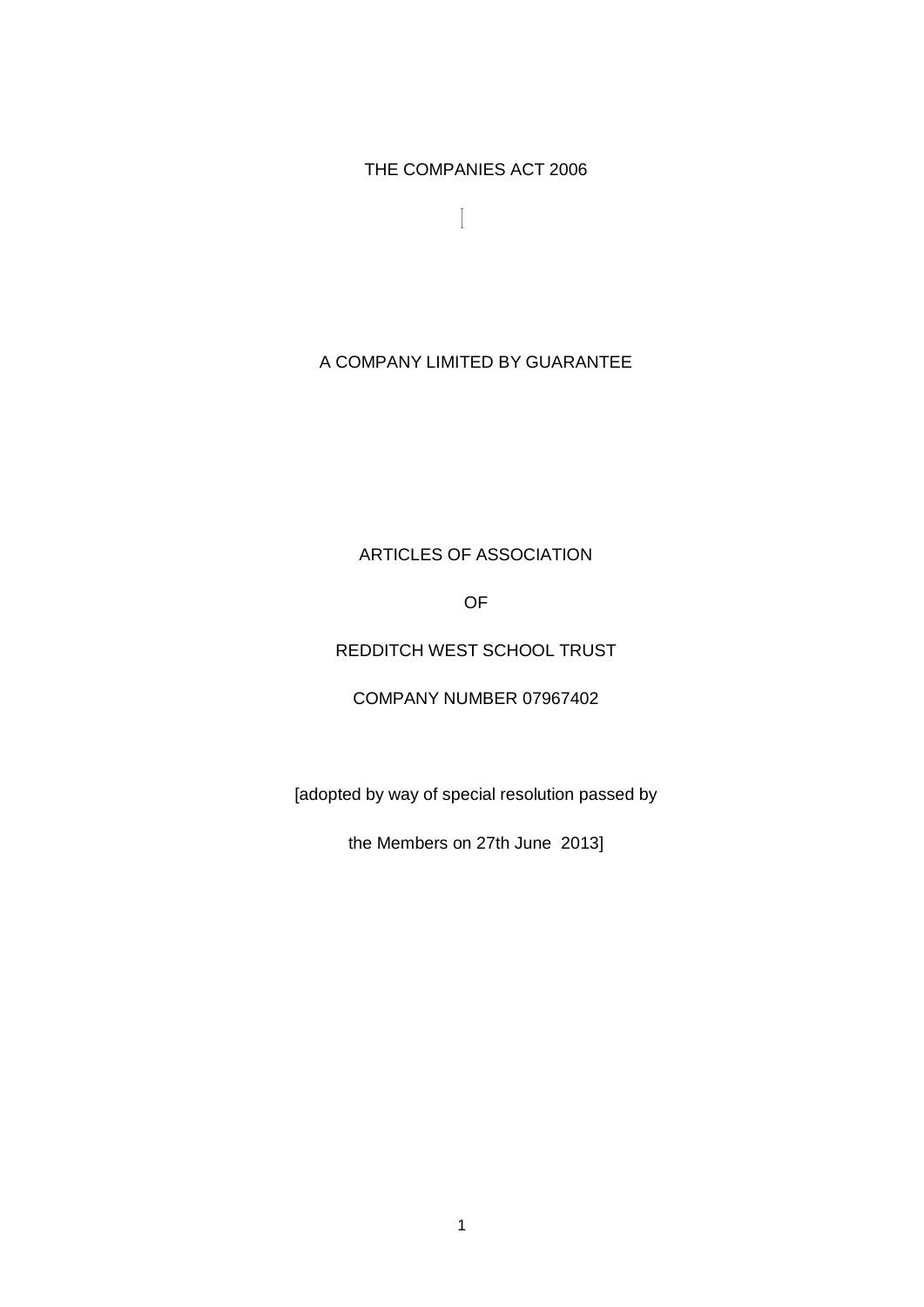#### THE COMPANIES ACT 2006

#### COMPANY LIMITED BY GUARANTEE

# ARTICLES OF ASSOCIATION

#### OF

#### REDDITCH WEST SCHOOL TRUST

#### INTERPRETATION

- 1. In these Articles, unless expressly provided otherwise:
	- a. "the Academies" means all the schools and educational institutions referred to in Articles 4a) and established by the Company (and "Academy" shall mean any one of those schools or educational institutions)
	- b. "Academy Financial Year" means the academic year from  $1<sup>st</sup>$  of September to  $31<sup>st</sup>$  of August of the following year;
	- c. "Academy Directors" means the Directors appointed pursuant to Articles 51-52 and Academy Director shall mean any one of those Directors;
	- d. "Articles" means these Articles of Association of the Company;
	- e. "Chief Inspector" means Her Majesty's Chief Inspector of Education, Children's Services and Skills or his successor;
	- f. "clear days" in relation to the period of a notice means the period excluding the day when the notice is given or deemed to be given and the day on which it is given or on which it is to take effect;
	- g. "Clerk" means the clerk to the Directors or any other person appointed to perform the duties of the clerk to the Directors, including a joint, assistant or deputy clerk;
	- h. "the Company" means save as otherwise defined at Article 6.9 the company intended to be regulated by these Articles and referred to in Article 2;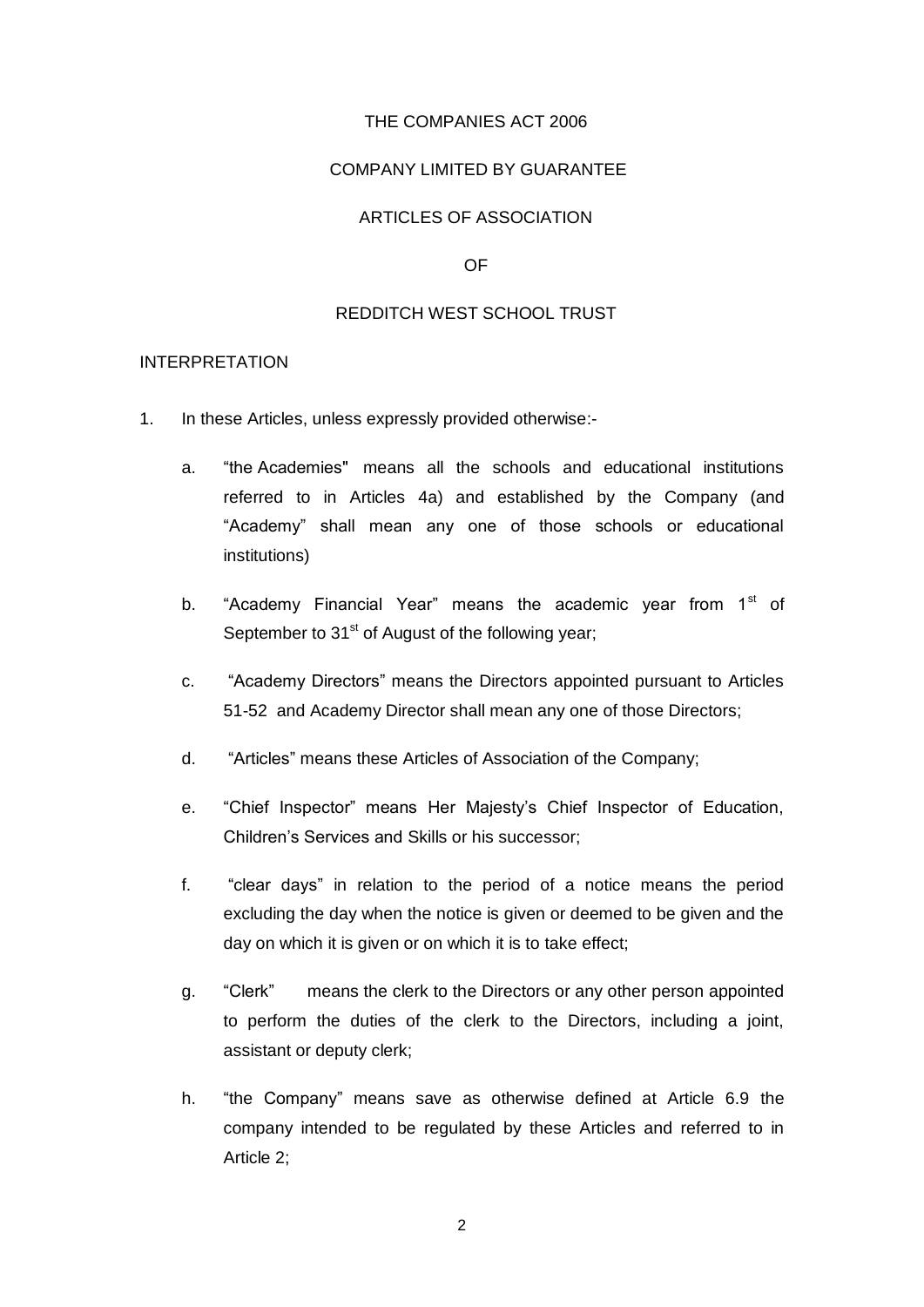- i. "the Directors" means save as otherwise defined at Article 6.9 the directors of the Company (and "Director" means any one of those directors);
- j. "Executive Principal" means the Principal of The Vaynor First School from time to time;
- k. "financial expert" means an individual, company or firm who is authorised to give investment advice under the Financial Services and Markets Act 2000;
- l. "Local Authority Associated Persons" means any person associated with any local authority within the meaning given in section 69 of the Local Government and Housing Act 1989;
- m. "Local Governing Bodies" means the committees appointed pursuant to Articles 100-101 and 104 (and "Local Governing Body" means any one of these committees);
- n. "Member" means a member of the Company and someone who as such is bound by the undertaking contained in Article 8 ;
- o. "the Memorandum" means the Memorandum of Association of the Company;
- p. "Office" means the registered office of the Company;
- q. "Parent Directors" means the Directors appointed pursuant to Articles 53 – 56 inclusive.
- r. "Principals" means the head teachers of the Academies (and "Principal" means any one of these head teachers);
- s. "Principal Regulator" means the body or person appointed as the Principal Regulator under the Charities Act 2011;
- t. "Relevant Funding Agreements" means the agreement or agreements entered into by the Company and the Secretary of State under section 1 of the Academies Act 2010 for the establishment of each Academy, including any variation or supplemental agreements thereof;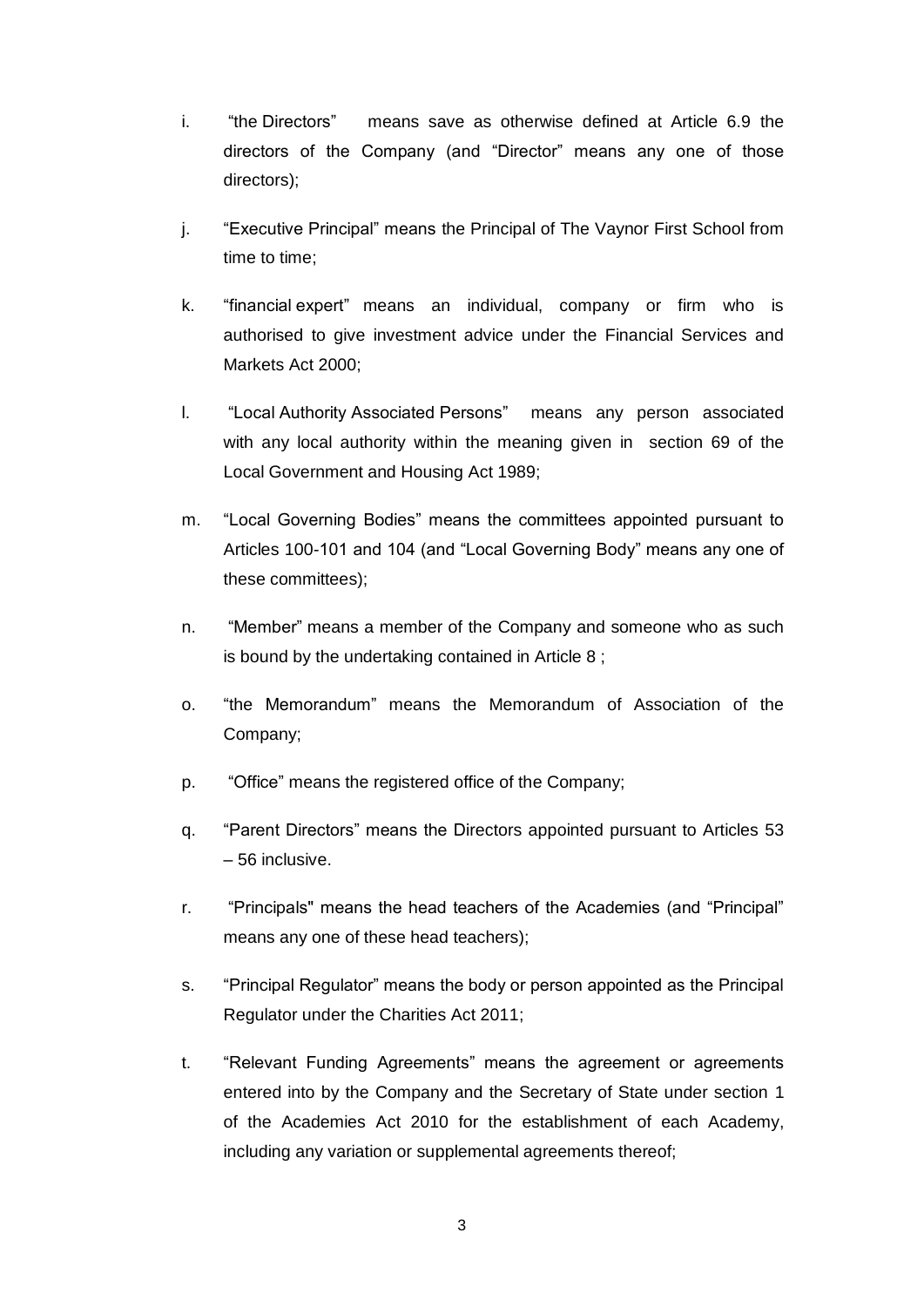- u. "the seal" means the common seal of the Company if it has one;
- v. "Secretary of State" means the Secretary of State for Education or successor;
- w. "teacher" means a person employed under a contract of employment or a contract for services or otherwise engaged to provide his services as a teacher at one or more Academies;
- x. "The Vaynor First School" means the academy established at Tennyson Road, Redditch, Worcester B97 5BL;
- y. "the United Kingdom" means Great Britain and Northern Ireland;
- z. words importing the masculine gender only shall include the feminine gender. Words importing the singular number shall include the plural number, and vice versa;
- aa. subject as aforesaid, words or expressions contained in these Articles shall, unless the context requires otherwise, bear the same meaning as in the Companies Act 2006, as appropriate;
- bb. any reference to a statute or statutory provision shall include any statute or statutory provision which replaces or supersedes such statute or statutory provision including any modification or amendment thereto;
- 2. The Company's name is Redditch West School Trust (and in this document it is called "**the Company**").
- 3. The Company's registered office is to be situated in England and Wales.

### **OBJECTS**

- 4. The Company's objects ("**the Objects**") are specifically restricted to the following:
	- (a) to advance for the public benefit education in the United Kingdom, in particular but without prejudice to the generality of the foregoing by establishing, maintaining, carrying on, managing and developing schools ("**the mainstream Academies**") offering a broad and balanced; and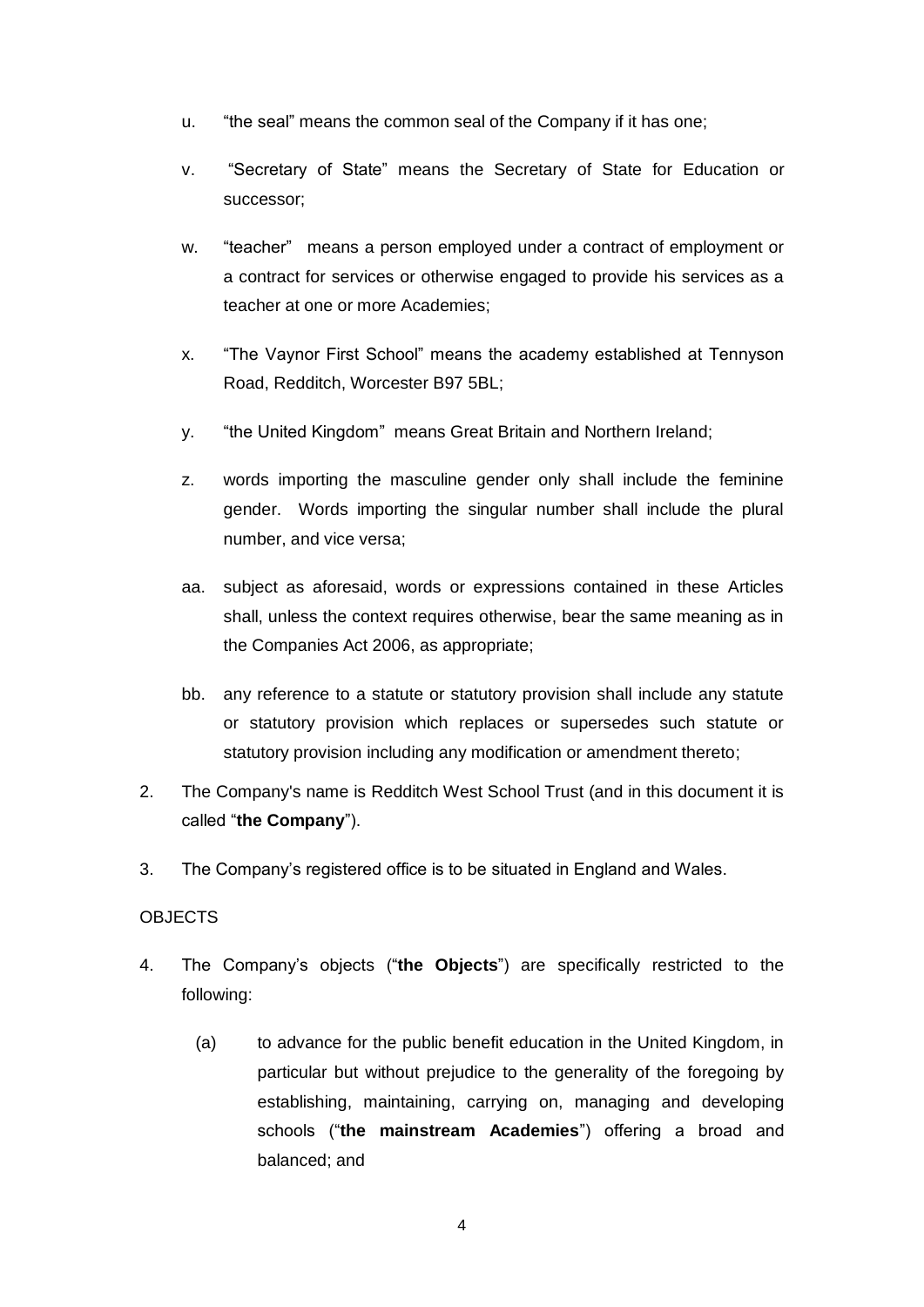- (b) to promote for the benefit of the inhabitants of Redditch and its surrounding area the provision of facilities for recreation or other leisure time occupation of individuals who have need of such facilities by reason of their youth, age, infirmity or disablement, financial hardship or social and economic circumstances, or for the public at large in the interests of social welfare and the object of improving the condition of life of the said inhabitants.
- 5. In furtherance of the Objects but not further or otherwise the Company may exercise the following powers:-
	- (a) to draw, make, accept, endorse, discount, execute and issue promissory notes, bills, cheques and other instruments, and to operate bank accounts in the name of the Company;
	- (b) to raise funds and to invite and receive contributions provided that in raising funds the Company shall not undertake any substantial permanent trading activities and shall conform to any relevant statutory regulations;
	- (c) to acquire, alter, improve and (subject to such consents as may be required by law) to charge or otherwise dispose of property;
	- (d) subject to Article 6 below to employ such staff, as are necessary for the proper pursuit of the Objects and to make all reasonable and necessary provision for the payments of pensions and superannuation to staff and their dependants;
	- (e) to establish or support, whether financially or otherwise, any charitable trusts, associations or institutions formed for all or any of the Objects;
	- (f) to co-operate with other charities, other independent and maintained schools, schools maintained by a local authority, 16-19 Academies, alternative provision Academies, institutions within the further education sector, voluntary bodies and statutory authorities operating in furtherance of the Objects and to exchange information and advice with them;
	- (g) to pay out of funds of the Company the costs, charges and expenses of and incidental to the formation and registration of the Company;
	- (h) to establish, maintain, carry on, manage and develop the Academies at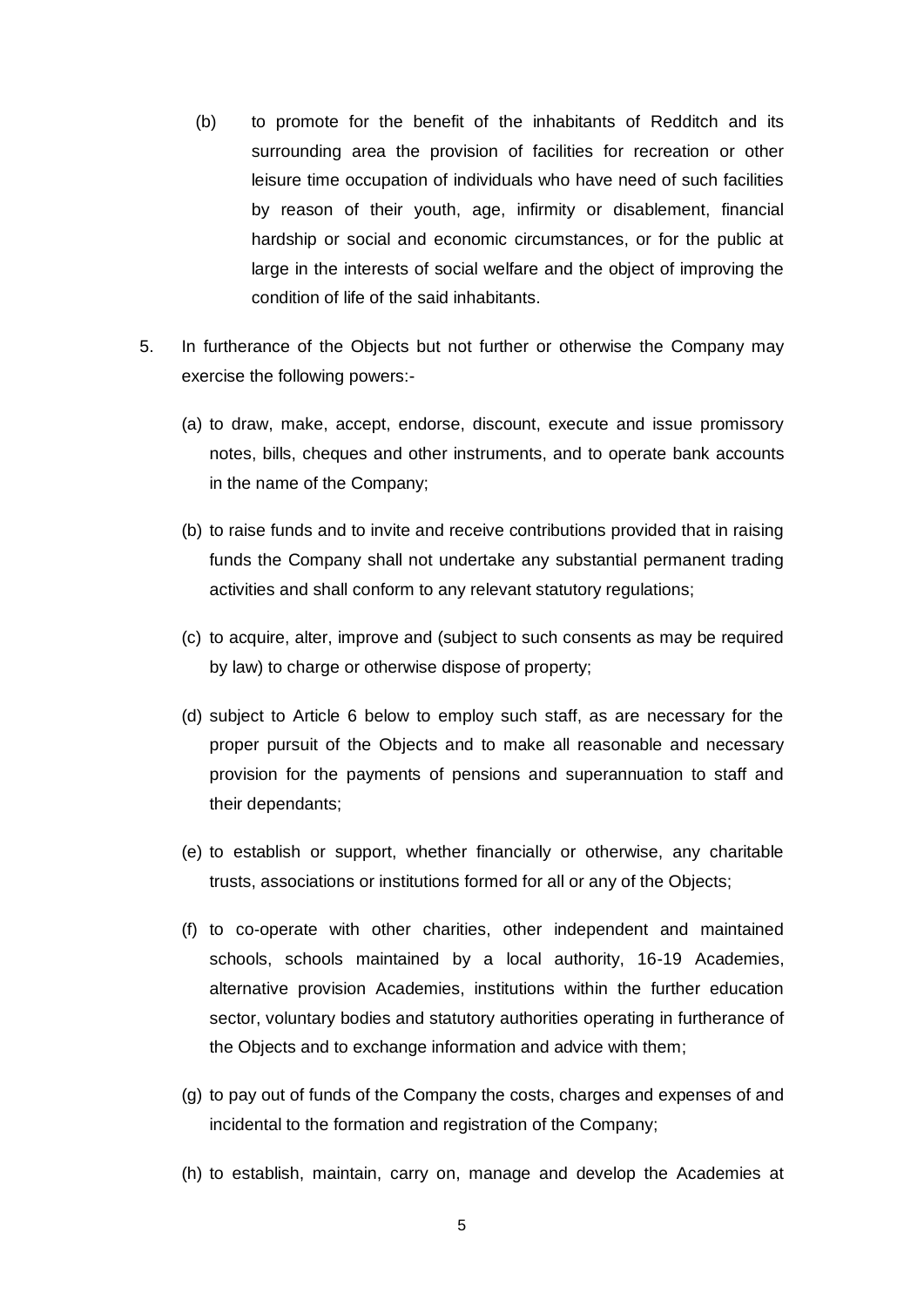locations to be determined by the Directors;

- (i) to offer scholarships, exhibitions, prizes and awards to pupils and students former pupils and former students, and otherwise to encourage and assist pupils and students and former pupils and former students;
- (j) to provide educational facilities and services to students of all ages and the wider community for the public benefit;
- (k) to carry out research into the development and application of new techniques in education and to their approach to curriculum development and delivery and to publish the results of such research, and to develop means of benefiting from application of the experience of industry, commerce, other schools, educational institutions and the voluntary sector to the education of pupils and students in academies;
- (l) subject to such consents as may be required by law and/or by any contract entered into by or on behalf of the Company, to borrow and raise money for the furtherance of the Objects in such manner and on such security as the Company may think fit;
- (m) to deposit or invest any funds of the Company not immediately required for the furtherance of its objects (but to invest only after obtaining such advice from a financial expert as the Directors consider necessary and having regard to the suitability of investments and the need for diversification);
- (n) to delegate the management of investments to a financial expert, but only on terms that:
	- (i) the investment policy is set down in writing for the financial expert by the Directors;
	- (ii) every transaction is reported promptly to the Directors;
	- (iii) the performance of the investments is reviewed regularly with the Directors;
	- (iv) the Directors are entitled to cancel the delegation arrangement at any time;
	- (v) the investment policy and the delegation arrangement are reviewed at least once a year;
	- (vi) all payments due to the financial expert are on a scale or at a level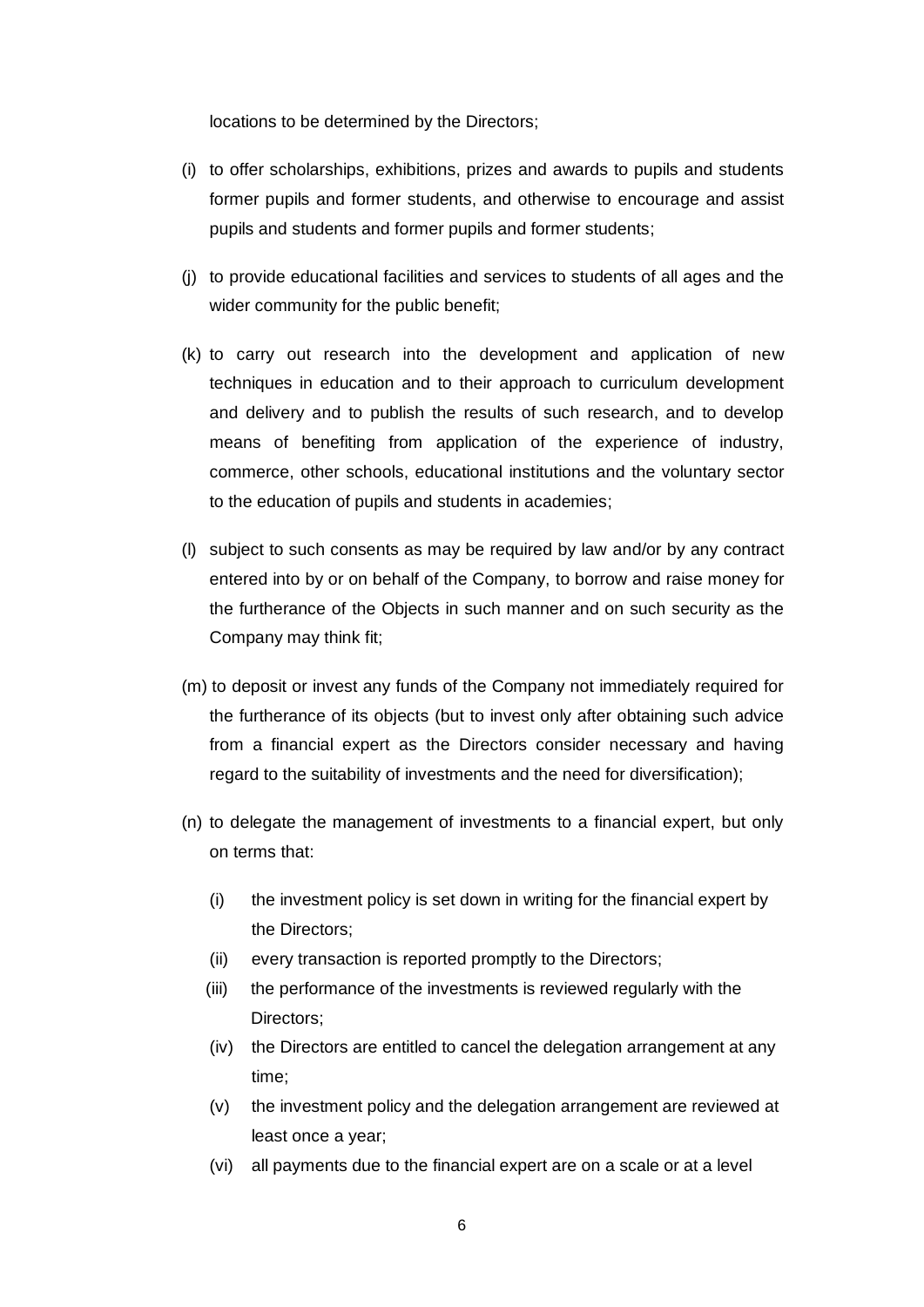which is agreed in advance and are notified promptly to the Directors on receipt; and

- (vii) the financial expert must not do anything outside the powers of the Directors:
- (o) to arrange for investments or other property of the Company to be held in the name of a nominee company acting under the control of the Directors or of a financial expert acting under their instructions, and to pay any reasonable fee required;
- (p) to provide indemnity insurance to Directors in accordance with, and subject to the conditions of section 232 to 235 of the Companies Act 2006, section 189 of the Charities Act 2011 or any other provision of law applicable to charitable companies and any such indemnity is limited accordingly;
- (q) Not used;
- (r) to establish subsidiary companies to carry on any trade or business for the purpose of raising funds for the Company;
- (s) to do all such other lawful things as are necessary for or are incidental to or conducive to the achievement of the Objects.

#### APPLICATION OF INCOME AND PROPERTY

- 6.1 The income and property of the Company shall be applied solely towards the promotion of the Objects.
- 6.2 None of the income or property of the Company may be paid or transferred directly or indirectly by way of dividend bonus or otherwise by way of profit to any member of the Company. Nonetheless a member of the Company who is not also a Director may:
	- a) benefit as a beneficiary of the Company;
	- b) be paid reasonable and proper remuneration for any goods or services supplied to the Company;
	- c) be paid rent for premises let by the member of the Company if the amount of the rent and other terms of the letting are reasonable and proper; and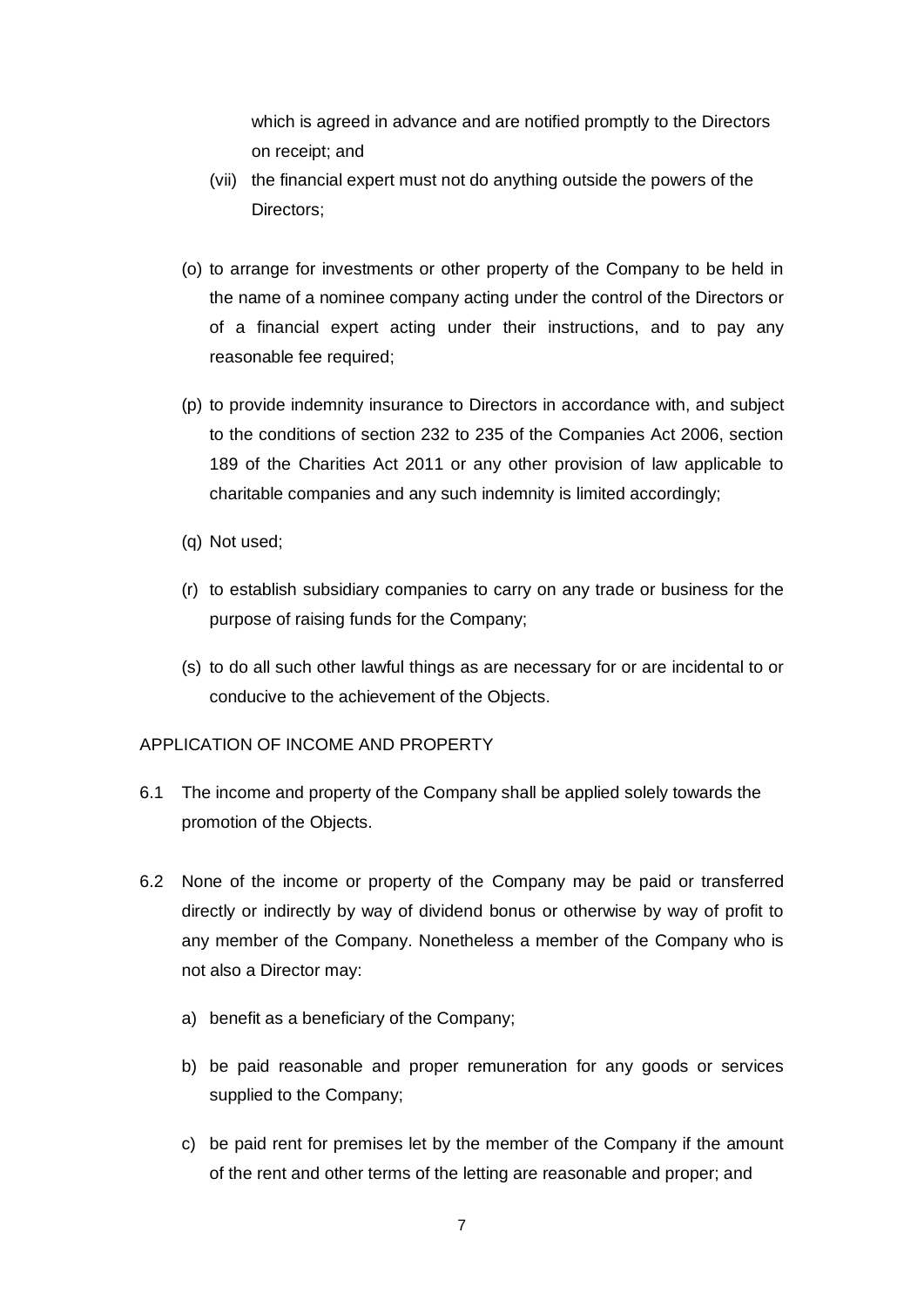- d) be paid interest on money lent to the Company at a reasonable and proper rate, such rate not to exceed 2 per cent per annum below the base lending rate of a UK clearing bank selected by the Directors, or 0.5%, whichever is the higher.
- 6.3 A Director may benefit from any indemnity insurance purchased at the Company's expense to cover the liability of the Directors which by virtue of any rule of law would otherwise attach to them in respect of any negligence, default or breach of trust or breach of duty of which they may be guilty in relation to the Company: Provided that any such insurance shall not extend to: (i) any claim arising from any act or omission which Directors knew to be a breach of trust or breach of duty or which was committed by the Directors in reckless disregard to whether it was a breach of trust or breach of duty or not; and (ii) the costs of any unsuccessful defence to a criminal prosecution brought against the Directors in their capacity as directors of the Company. Further, this Article does not authorise a Director to benefit from any indemnity insurance that would be rendered void by any provision of the Companies Act 2006, the Charities Act 2011 or any other provision of law.
- 6.4 A company, which has shares listed on a recognised stock exchange and of which any one Director holds no more than 1% of the issued capital of that company, may receive fees, remuneration or other benefit in money or money's worth from the Company.
- 6.5 A Director may at the discretion of the Directors be reimbursed from the property of the Company for reasonable expenses properly incurred by him or her when acting on behalf of the Company, but excluding expenses in connection with foreign travel.
- 6.6 No Director may:
	- (a) buy any goods or services from the Company on terms preferential to those applicable to members of the public;
	- (b) sell goods, services, or any interest in land to the Company;
	- (c) be employed by, or receive any remuneration from the Company (other than the Executive Principal) whose employment and/or remuneration is subject to the procedure and conditions in Article 6.8);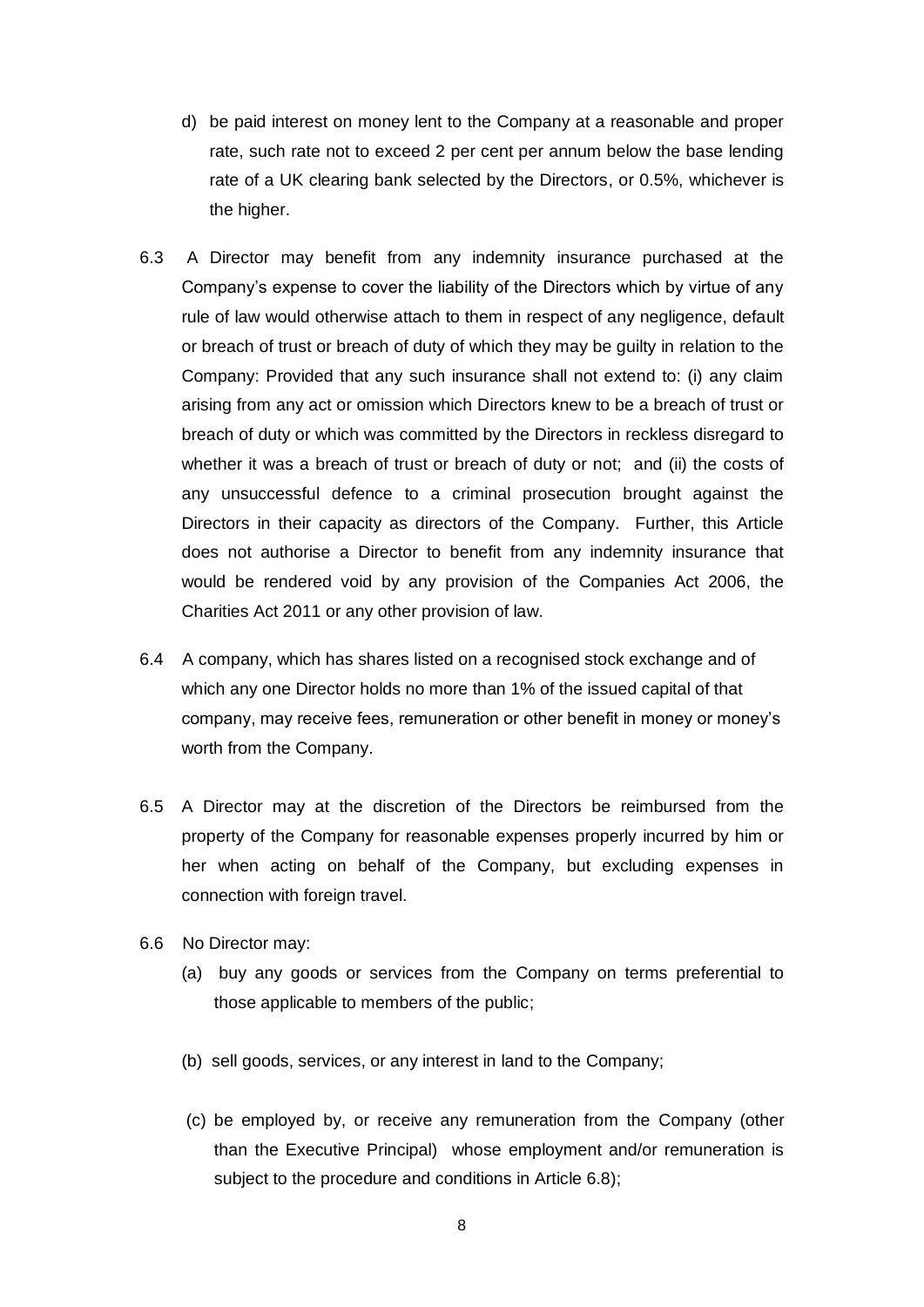- (d) receive any other financial benefit from the Company; unless:
	- (i) the payment is permitted by Article 6.7 and the Directors follow the procedure and observe the conditions set out in Article 6.8; or
	- (ii) the Directors obtain the prior written approval of the Charity Commission and fully comply with any procedures it prescribes.
- 6.7 Subject to Article 6.8, a Director may:
	- a) receive a benefit from the Company in the capacity of a beneficiary of the Company or take part in the normal trading and fundraising activities of the Company on the same terms as members of the public.
	- b) be employed by the Company or enter into a contract for the supply of goods or services to the Company, other than for acting as a Director.
	- c) receive interest on money lent to the Company at a reasonable and proper rate not exceeding 2% per annum below the base rate of a clearing bank to be selected by the Directors, or 0.5%, whichever is the higher.
	- d) receive rent for premises let by the Director to the Company if the amount of the rent and the other terms of the lease are reasonable and proper.
- 6.8 The Company and its Directors may only rely upon the authority provided by Article 6.7 if each of the following conditions is satisfied:
	- (a) the remuneration or other sums paid to the Director do not exceed an amount that is reasonable in all the circumstances.
	- (b) the Director is absent from the part of any meeting at which there is discussion of:
		- i) his or her employment, remuneration, or any matter concerning the contract, payment or benefit; or
		- ii) his or her performance in the employment, or his or her performance of the contract (unless present solely in his capacity as an employee); or
		- iii) any proposal to enter into any other contract or arrangement with him or her or to confer any benefit upon him or her that would be permitted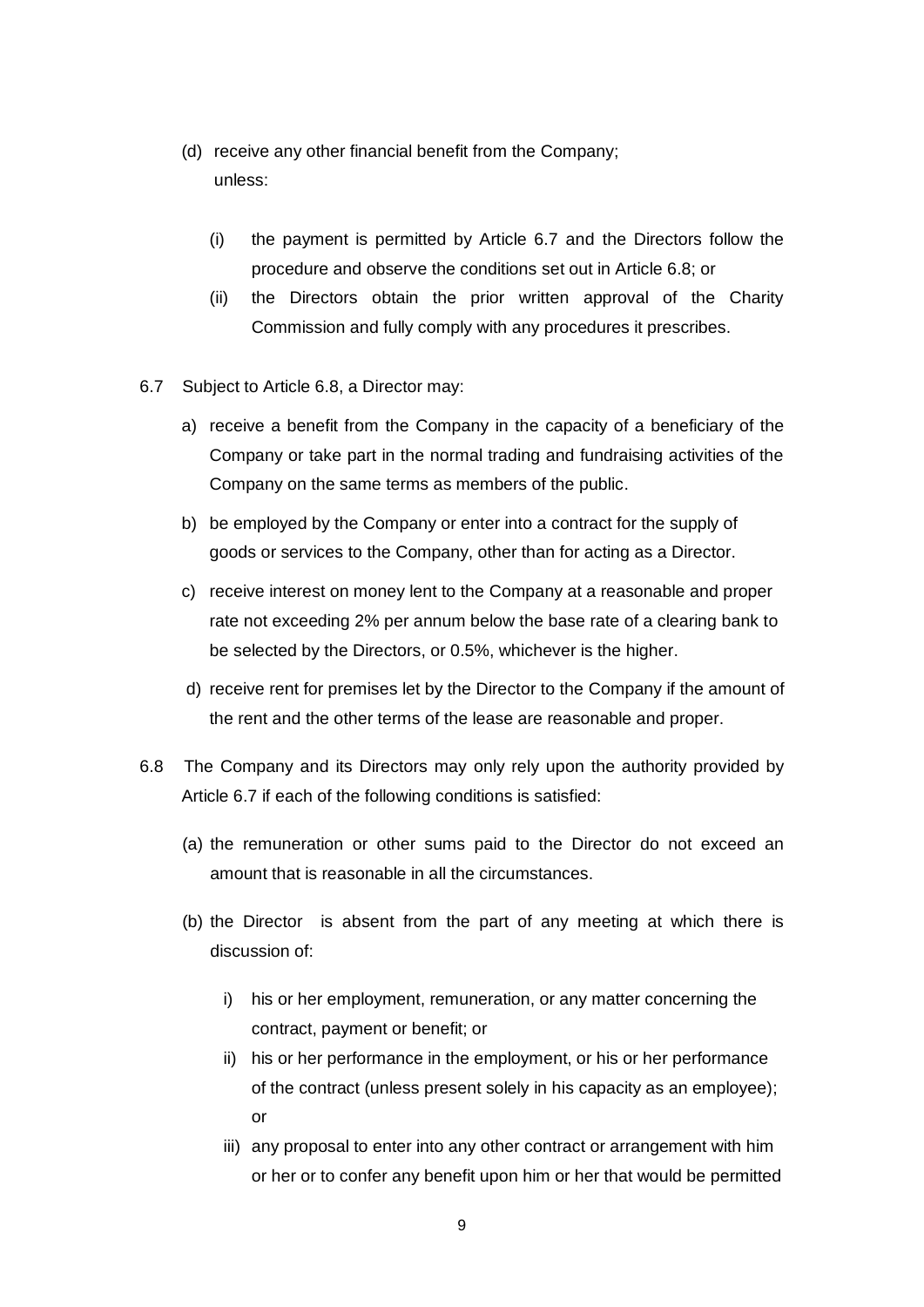under Article 6.7; or

- (iv) any other matter relating to a payment or the conferring of any benefit permitted by Article 6.7.
- (c) the Director does not vote on any such matter and is not to be counted when calculating whether a quorum of Directors is present at the meeting.
- (d) save in relation to employing or contracting with the Executive Principal (a Director pursuant to Article 57), the other Directors are satisfied that it is in the interests of the Company to employ or to contract with that Director rather than with someone who is not a Director. In reaching that decision the Directors must balance the advantage of employing a Director against the disadvantages of doing so (especially the loss of the Director's services as a result of dealing with the Director's conflict of interest).
- (e) the reason for their decision is recorded by the Directors in the minute book.
- (f) a majority of the Directors then in office have received no such payments or benefit.
- 6.8A The provision in Article 6.6 (c) that no Director may be employed by or receive any remuneration from the Company (other than the Executive Principal) does not apply to an employee of the Company who is subsequently elected or appointed as a Director save that this Article shall only allow such a Director to receive remuneration or benefit from the Company in his capacity as an employee of the Company and provided that the procedure as set out in Articles  $6.8(b)(i)$ , (ii) and  $6.8(c)$  is followed.
- 6.9 In Articles 6.2-6.9:
	- (a) "company" shall include any company in which the Company:
		- holds more than 50% of the shares; or
		- controls more than 50% of the voting rights attached to the shares; or
		- has the right to appoint one or more Directors to the Board of the Company.
	- (b) "Director" shall include any child, stepchild, parent, grandchild, grandparent, brother, sister or spouse of the Director or any person living with the Director as his or her partner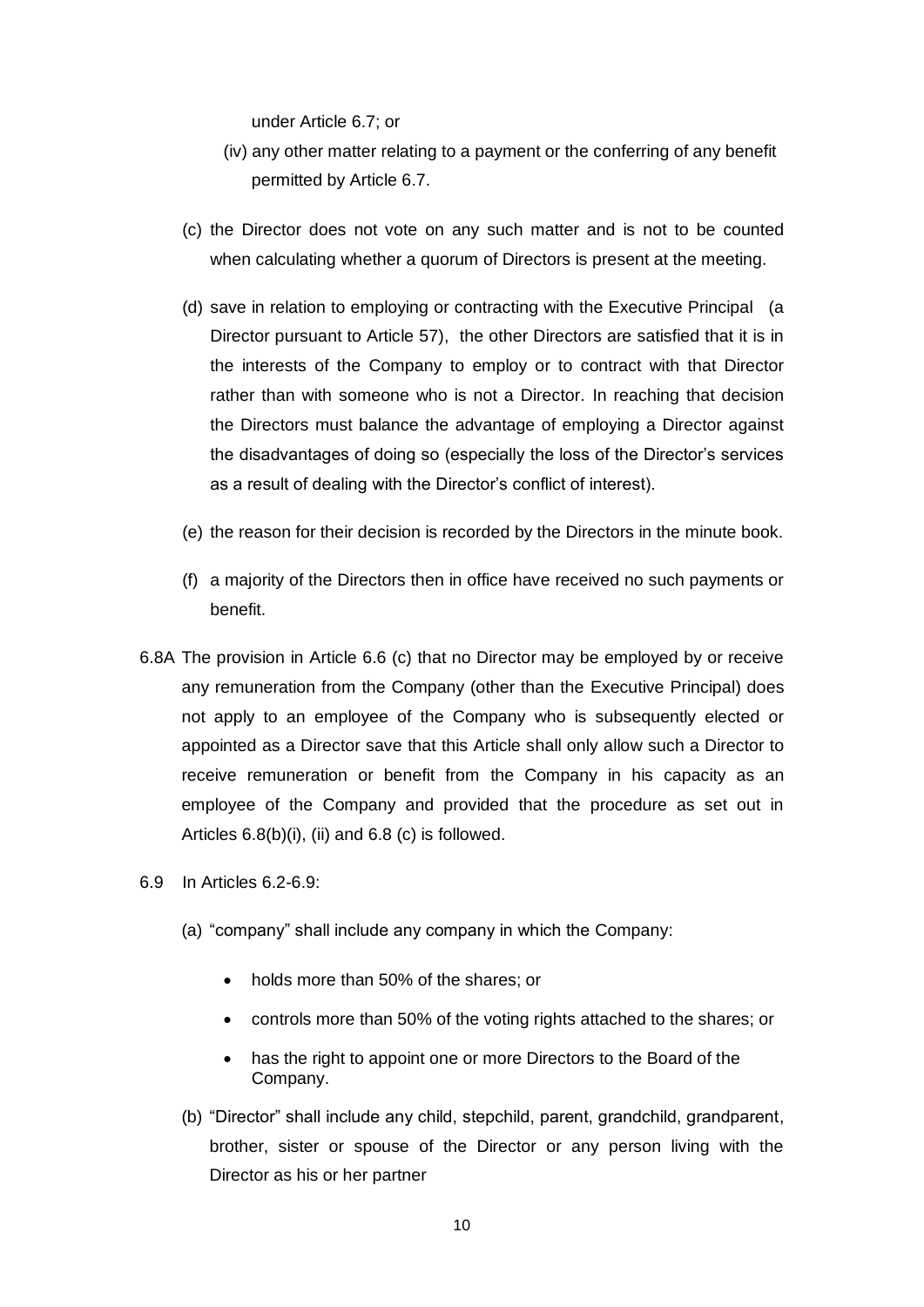- (c) the employment or remuneration of a Director includes the engagement or remuneration of any firm or company in which the Director is:
	- (i) a partner;
	- (ii) an employee;
	- (iii) a consultant;
	- (iv) a director;
	- (v) a member; or
	- (vi) a shareholder, unless the shares of the company are listed on a recognised stock exchange and the Director holds less than 1% of the issued capital.

### LIMITED LIABILITY

- 7. The liability of the members of the Company is limited.
- 8. Every member of the Company undertakes to contribute such amount as may be required (not exceeding £10) to the Company's assets if it should be wound up while he or she is a member or within one year after he or she ceases to be a member, for payment of the Company's debts and liabilities before he or she ceases to be a member, and of the costs, charges and expenses of winding up, and for the adjustment of the rights of the contributories among themselves.
- 9. If the Company is wound up or dissolved and after all its debts and liabilities (including any under section 2 of the Academies Act 2010) have been satisfied there remains any property it shall not be paid to or distributed among the members of the Company, but shall be given or transferred to some other charity or charities having objects similar to the Objects which prohibits the distribution of its or their income and property to an extent at least as great as is imposed on the Company by Article 6 above, chosen by the members of the Company at or before the time of dissolution and if that cannot be done then to some other charitable object.
- 10. Not used.
- 11. No alteration or addition shall be made to or in the provisions of the Articles which would have the effect (a) that the Company would cease to be a company to which section 60 of the Companies Act 2006 applies; or (b) that the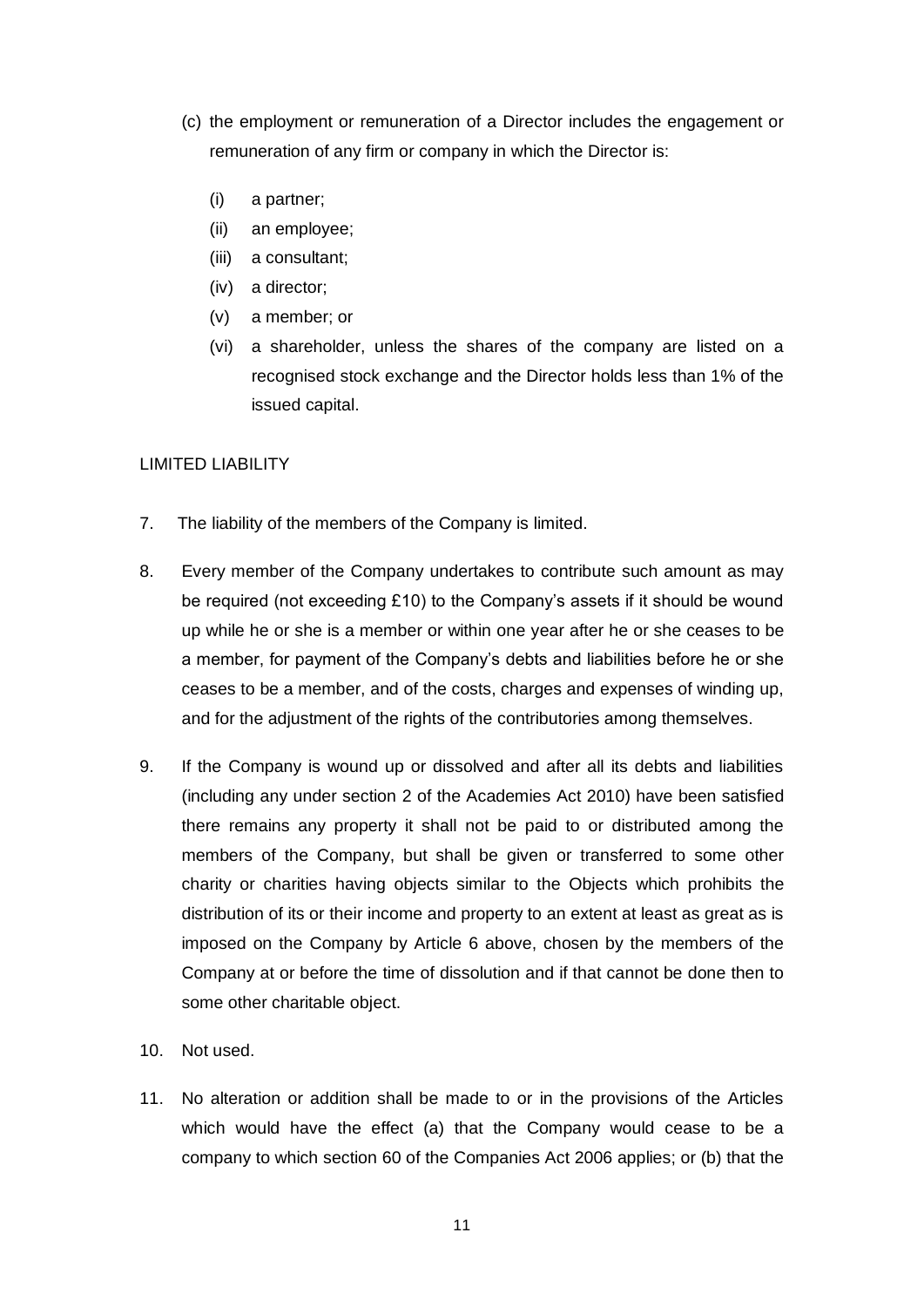Company would cease to be a charity.

#### MEMBERS

- 12. The Members of the Company shall comprise:
	- a. the signatories to the Memorandum;
	- b. the chairman of the Directors; and
	- c. any person appointed under Article 16.
- 13. Each of the persons entitled to appoint Members in Article 12 shall have the right from time to time by written notice delivered to the Office to remove any Member appointed by them and to appoint a replacement Member to fill a vacancy whether resulting from such removal or otherwise.
- 14. If any of the persons entitled to appoint Members in Article 12:
	- a) in the case of an individual, die or become legally incapacitated;
	- b) in the case of a corporate entity, cease to exist and are not replaced by a successor institution; or
	- c) becomes insolvent or makes any arrangement or composition with their creditors generally

their right to appoint Members under these Articles shall vest in the remaining Members.

- 15. Membership will terminate automatically if:
	- a) a Member (which is a corporate entity) ceases to exist and is not replaced by a successor institution;
	- b) a Member (which is an individual) dies or becomes incapable by reason of mental disorder, illness or injury of managing and administering his or her own affairs;
	- c) a Member becomes insolvent or makes any arrangement or composition with that Member's creditors generally; or
	- d) a Member who is also a Director, ceases to be a Director.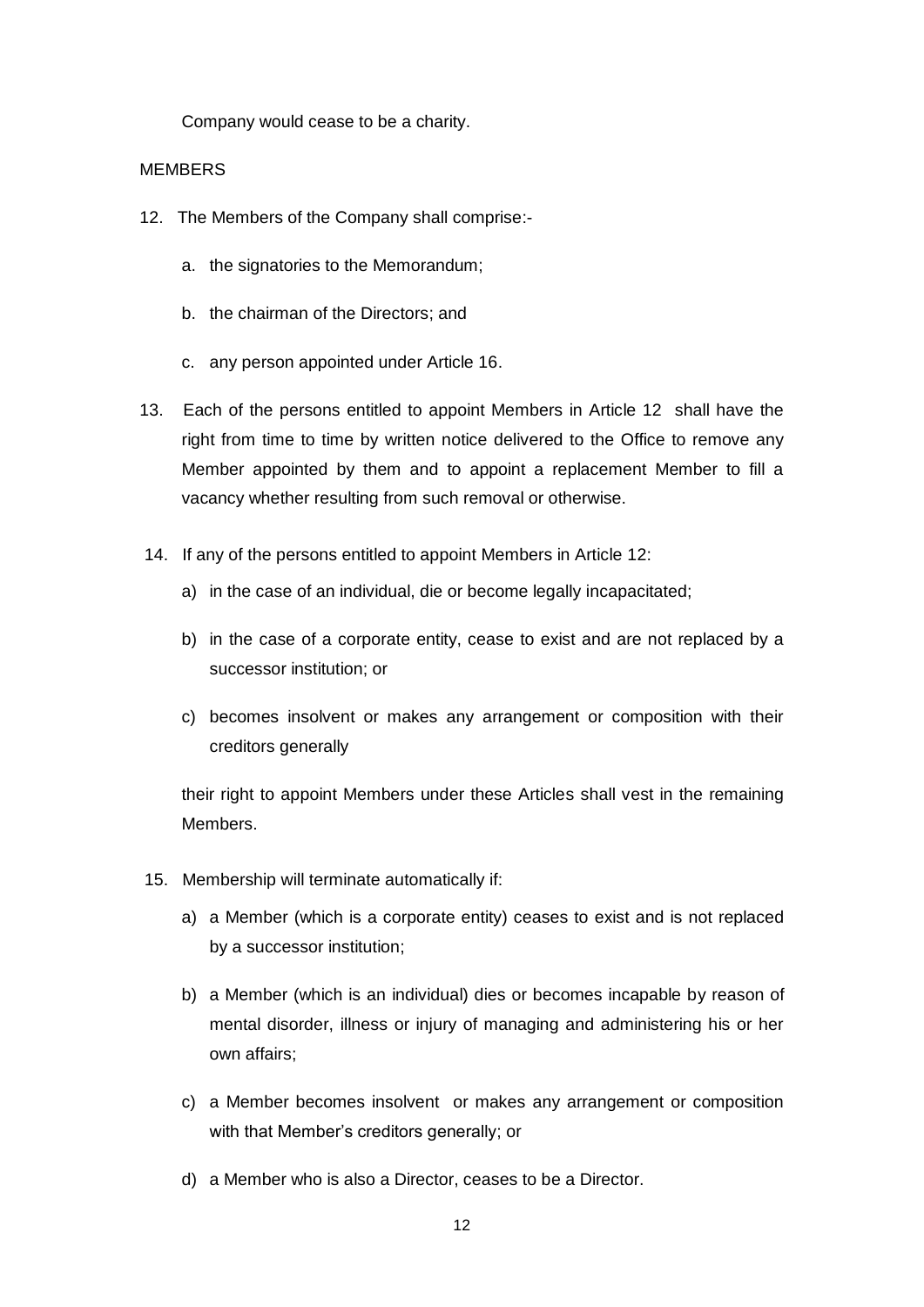15A. The Members may agree unanimously in writing to remove any Member(s) who is a signatory to the Memorandum (save that the agreement of a signatory to the Memorandum who is to be removed shall not be required), provided that it is in the interests of the Company to remove such a Member(s).

16. The Members may agree by passing a special resolution in writing to appoint such additional Members as they think fit and may agree by passing a special resolution in writing to remove any such additional Members provided that such appointment or removal is in the interests of the Company.

17. Every person nominated to be a Member of the Company shall either sign a written consent to become a Member or sign the register of Members on becoming a Member.

18. Any Member may resign provided that after such resignation the number of Members is not less than three. A Member shall cease to be one immediately on the receipt by the Company of a notice in writing signed by the person or persons entitled to remove him under Articles 13 or 16 provided that no such notice shall take effect when the number of Members is less than three unless it contains or is accompanied by the appointment of a replacement Member.

#### GENERAL MEETINGS

- 19. Not used.
- 20. The Directors may call general meetings and, on the requisition of Members pursuant to the provisions of the Companies Act 2006, shall forthwith proceed to convene a general meeting in accordance with that Act. If there are not within the United Kingdom sufficient Directors to call a general meeting, any Director or any Member of the Company may call a general meeting.

### NOTICE OF GENERAL MEETINGS

21. General meetings shall be called by at least fourteen clear days' notice but a general meeting may be called by shorter notice if it is so agreed by a majority in number of Members having a right to attend and vote and together representing not less than 90% of the total voting rights at that meeting.

The notice shall specify the time and place of the meeting and the general nature of the business to be transacted and, in the case of an Annual General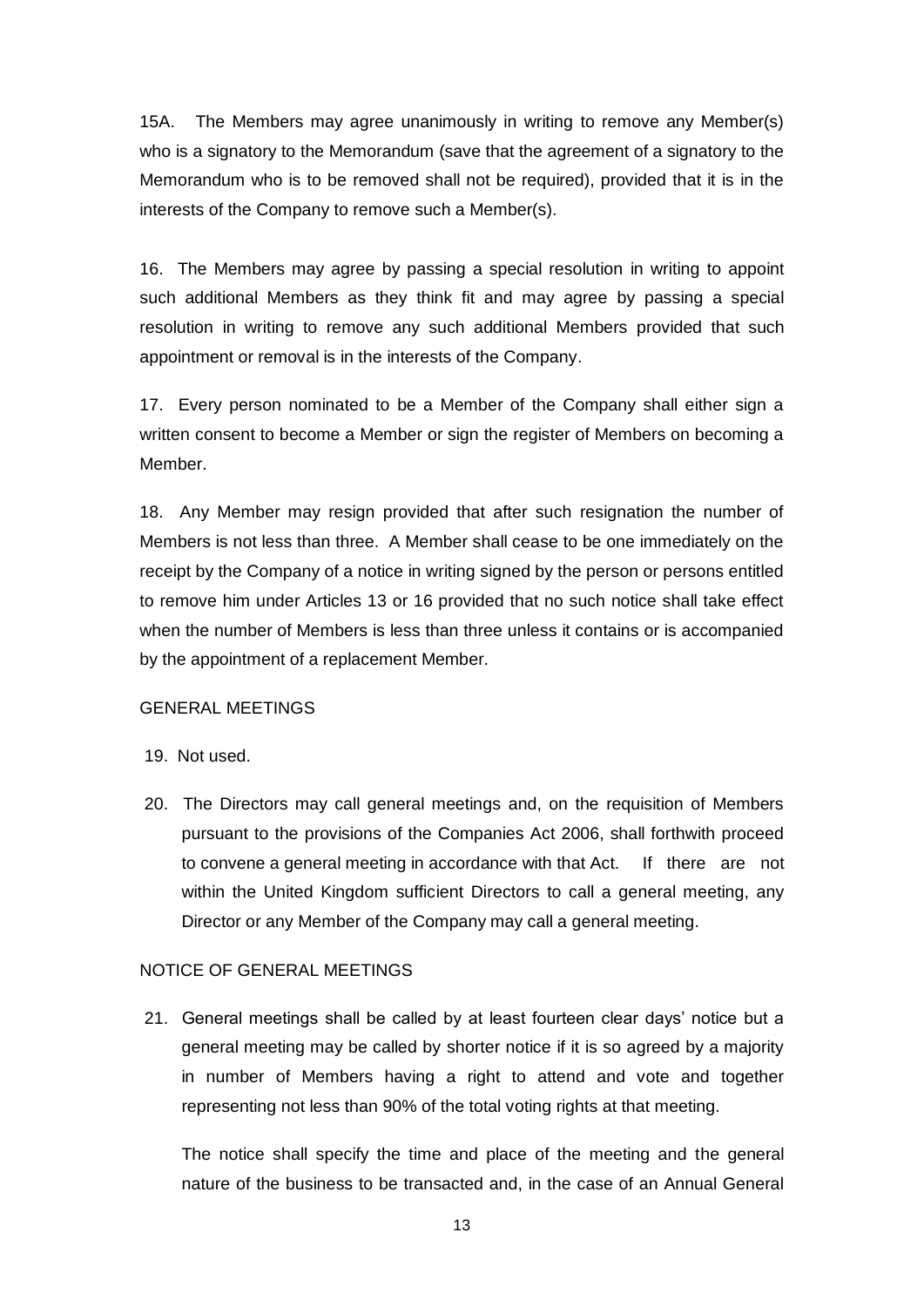Meeting, shall specify the meeting as such. The notice shall also state that the Member is entitled to appoint a proxy.

The notice shall be given to all the Members, to the Directors and auditors.

22. The accidental omission to give notice of a meeting to, or the non-receipt of notice of a meeting by, any person entitled to receive notice shall not invalidate the proceedings at that meeting.

#### PROCEEDINGS AT GENERAL MEETINGS.

- 23. No business shall be transacted at any meeting unless a quorum is present. A Member counts towards the quorum by being present either in person or by proxy. Two persons entitled to vote upon the business to be transacted, each being a Member or a proxy of a Member or a duly authorised representative of a Member organisation shall constitute a quorum.
- 24. If a quorum is not present within half an hour from the time appointed for the meeting, or if during a meeting a quorum ceases to be present, the meeting shall stand adjourned to the same day in the next week at the same time and place or to such time and place as the Directors may determine.
- 25. The chairman, if any, of the Directors or in his absence some other Director nominated by the Directors shall preside as chairman of the meeting, but if neither the chairman nor such other Director (if any) be present within fifteen minutes after the time appointed for holding the meeting and willing to act, the Directors present shall elect one of their number to be chairman and, if there is only one Director present and willing to act, he shall be the chairman.
- 26. If no Director is willing to act as chairman, or if no Director is present within fifteen minutes after the time appointed for holding the meeting, the Members present and entitled to vote shall choose one of their number to be chairman.
- 27. A Director shall, notwithstanding that he is not a Member, be entitled to attend and speak at any general meeting.
- 28. The chairman may, with the consent of a majority of the Members at a meeting at which a quorum is present (and shall if so directed by the meeting), adjourn the meeting from time to time and from place to place, but no business shall be transacted at any adjourned meeting other than the business which might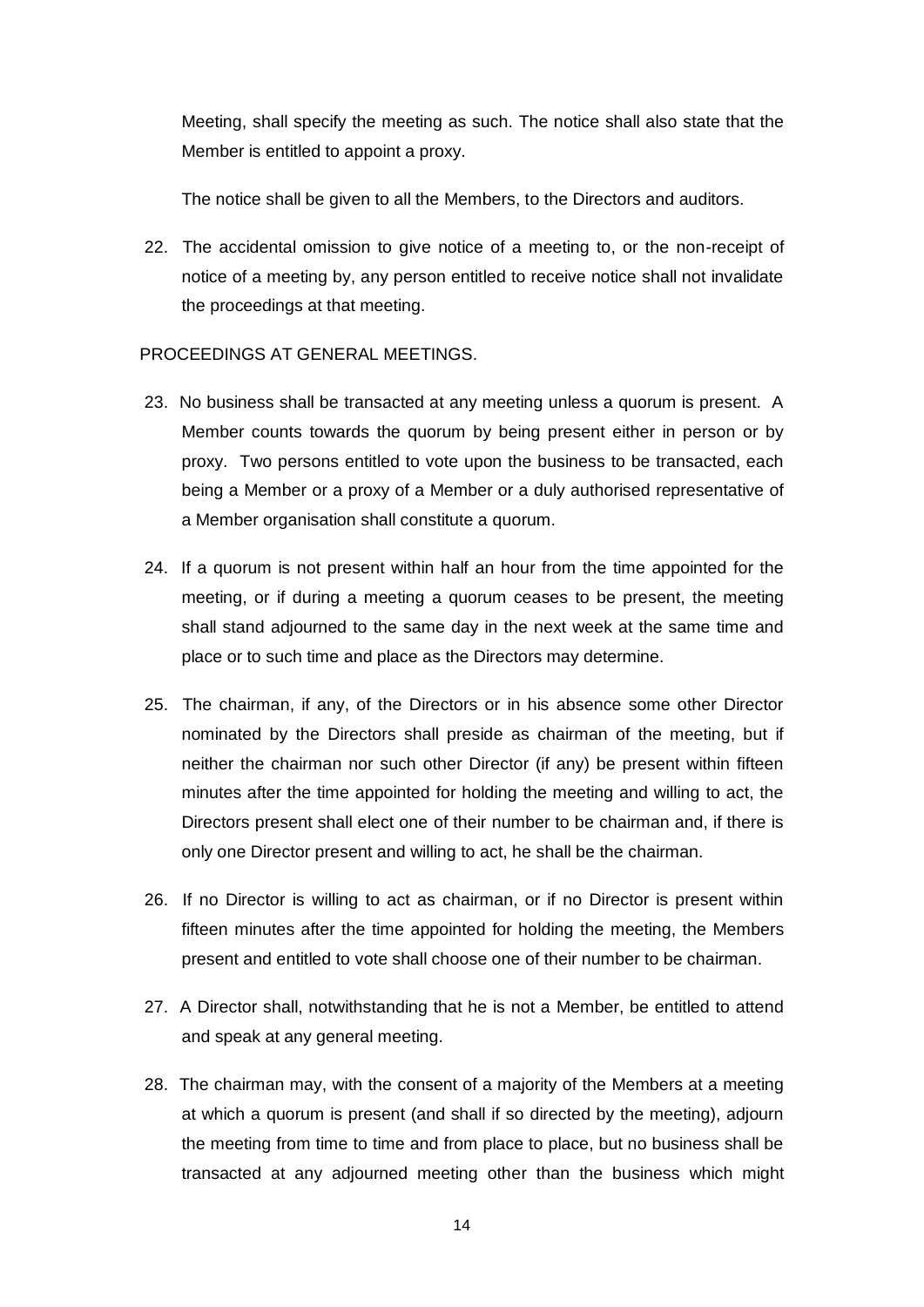properly have been transacted at the meeting had the adjournment not taken place. When a meeting is adjourned for fourteen days or more, at least seven clear days' notice shall be given specifying the time and place of the adjourned meeting and the general nature of the business to be transacted. Otherwise it shall not be necessary to give any such notice.

- 29. A resolution put to the vote of the meeting shall be decided on a show of hands unless before, or on the declaration of the result of the show of hands, a poll is duly demanded. Subject to the provisions of the Companies Act 2006, a poll may be demanded:-
	- (a) by the chairman; or
	- (b) by at least two Members having the right to vote at the meeting; or,
	- (c) by a Member or Members representing not less than one-tenth of the total voting rights of all the Members having the right to vote at the meeting.
- 30. Unless a poll is duly demanded a declaration by the chairman that a resolution has been carried or carried unanimously, or by a particular majority, or lost, or not carried by a particular majority and an entry to that effect in the minutes of the meeting shall be conclusive evidence of the fact without proof of the number or proportion of the votes recorded in favour of or against such resolution.
- 31. The demand for a poll may be withdrawn, before the poll is taken, but only with the consent of the chairman. The withdrawal of a demand for a poll shall not invalidate the result of a show of hands declared before the demand for the poll was made.
- 32. A poll shall be taken as the chairman directs and he may appoint scrutineers (who need not be Members) and fix a time, date and place for declaring the results. The result of the poll shall be deemed to be the resolution of the meeting at which the poll was demanded.
- 33. A poll demanded on the election of the chairman or on a question of adjournment shall be taken immediately. A poll demanded on any other question shall be taken either immediately or at such time, date and place as the chairman directs not being more than thirty days after the poll is demanded. The demand for a poll shall not prevent continuance of a meeting for the transaction of any business other than the question on which the poll is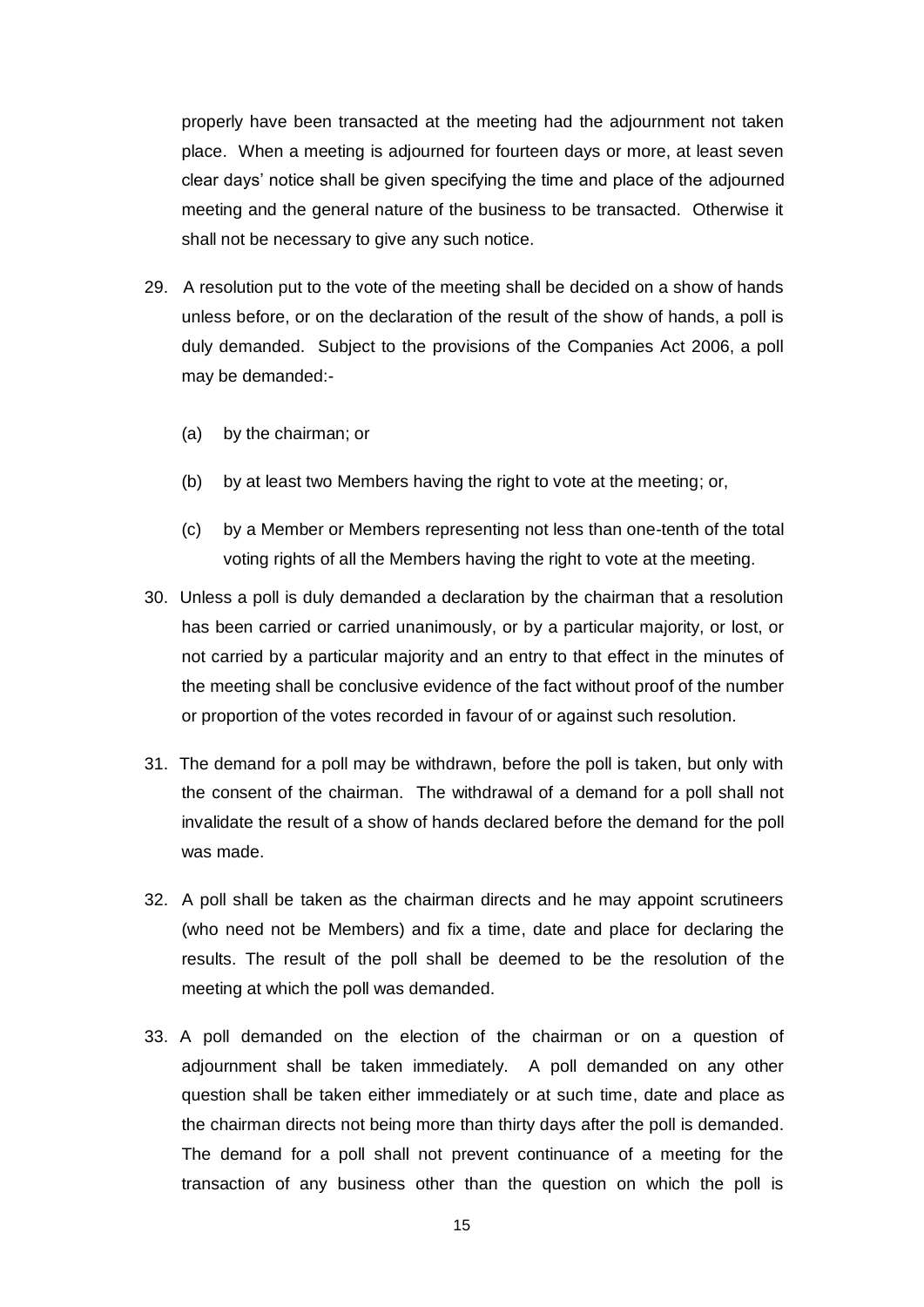demanded. If a poll is demanded before the declaration of the result of a show of hands and the demand is duly withdrawn, the meeting shall continue as if the demand had not been made.

- 34. No notice need be given of a poll not taken immediately if the time and place at which it is to be taken are announced at the meeting at which it is demanded. In other cases at least seven clear days' notice shall be given specifying the time and place at which the poll is to be taken.
- 35. A resolution in writing agreed by such number of members as required if it had been proposed at a general meeting shall be as effectual as if it had been passed at a general meeting duly convened and held provided that a copy of the proposed resolution has been sent to every Member. The resolution may consist of several instruments in the like form each agreed by one or more Members.

### VOTES OF MEMBERS

- 36. On the show of hands every Member present in person shall have one vote. On a poll every Member present in person or by proxy shall have one vote.
- 37. Not used.
- 38. No Member shall be entitled to vote at any general meeting unless all moneys then payable by him to the Company have been paid.
- 39. No objections shall be raised to the qualification of any person to vote at any general meeting except at the meeting or adjourned meeting at which the vote objected to is tendered, and every vote not disallowed at the meeting shall be valid. Any objection made in due time shall be referred to the chairman whose decision shall be final and conclusive.
- 40. An instrument appointing a proxy shall be in writing, signed by or on behalf of the appointer and shall be in the following form (or in a form as near thereto as circumstances allow or in any other form which is usual or which the Directors may approve) -.

"I/We, …….., of ………, being a Member/Members of the above named Company, hereby appoint …… of ……, or in his absence, …….. of ……. as my/our proxy to attend, speak and vote in my/our name[s] and on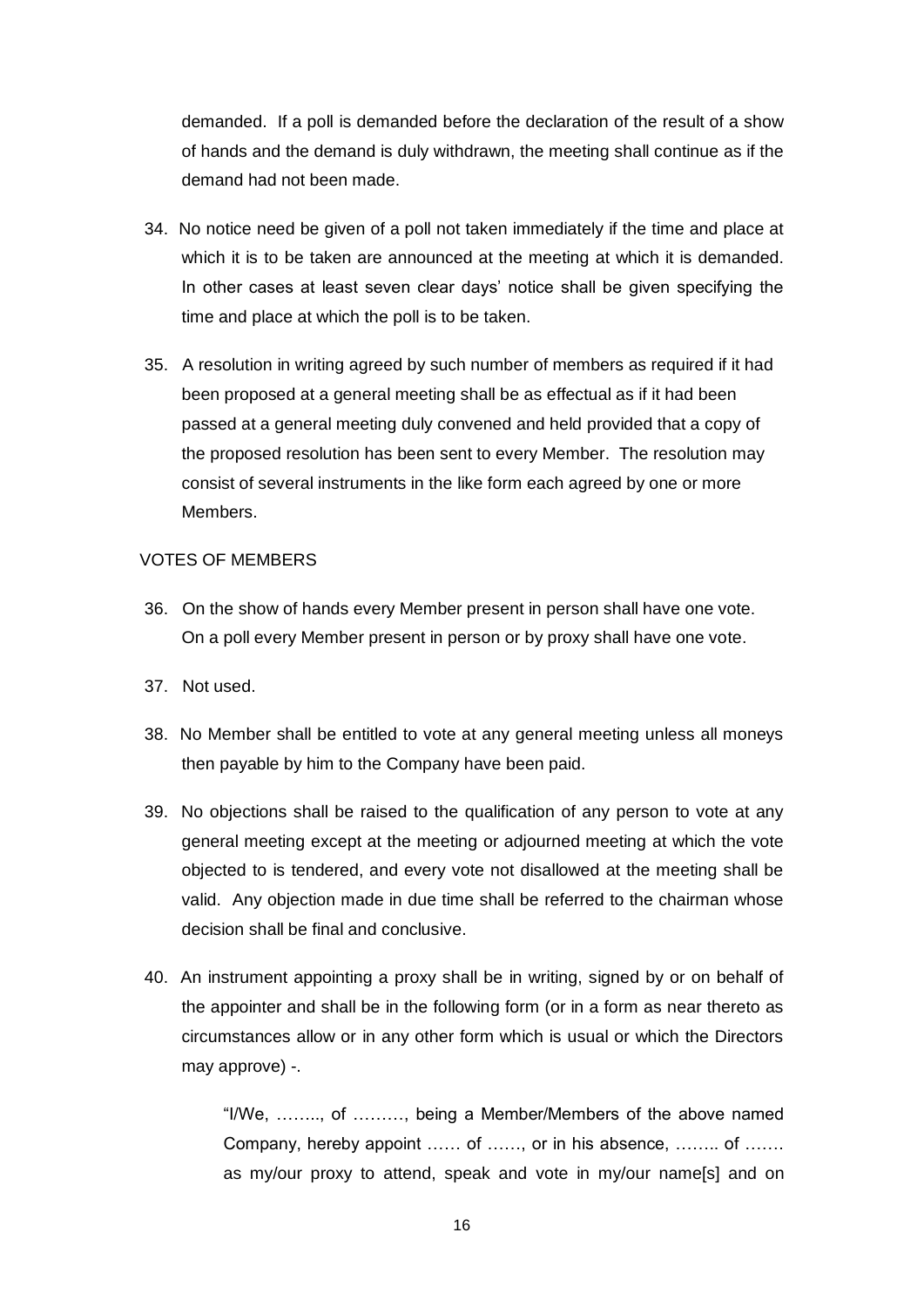my/our behalf at the annual general meeting/ general meeting of the Company to be held on …..20[ ], and at any adjournment thereof.

Signed on ….. 20[ ]"

41. Where it is desired to afford Members an opportunity of instructing the proxy how he shall act the instrument appointing a proxy shall be in the following form (or in a form as near thereto as circumstances allow or in any other form which is usual or which the Directors may approve)-

> "I/We, ……., of ……., being a Member/Members of the above-named Company, hereby appoint …. of ……., or in his absence, ….. of ……, as my/our proxy to attend, speak and vote in my/our name[s] and on my/our behalf at the annual general meeting/ general meeting of the Company, to be held on .... 20[ ], and at any adjournment thereof.

> This form is to be used in respect of the resolutions mentioned below as follows:

Resolution No. 1 \*for \* against

Resolution No. 2 \*for \* against.

\*Strike out whichever is not desired.

Unless otherwise instructed, the proxy may vote as he thinks fit or abstain from voting.

Signed on …. 20[ ]"

- 42. The instrument appointing a proxy and any authority under which it is signed or a copy of such authority certified by a notary or in some other way approved by the Directors may -
	- (a) be deposited at the office or at such other place within the United Kingdom as is specified in the notice convening the meeting or in any instrument of proxy sent out by the Company in relation to the meeting not less than 48 hours before the time for holding the meeting or adjourned meeting at which the person named in the instrument proposes to vote, or
	- (b) in the case of a poll taken more than 48 hours after it is demanded, be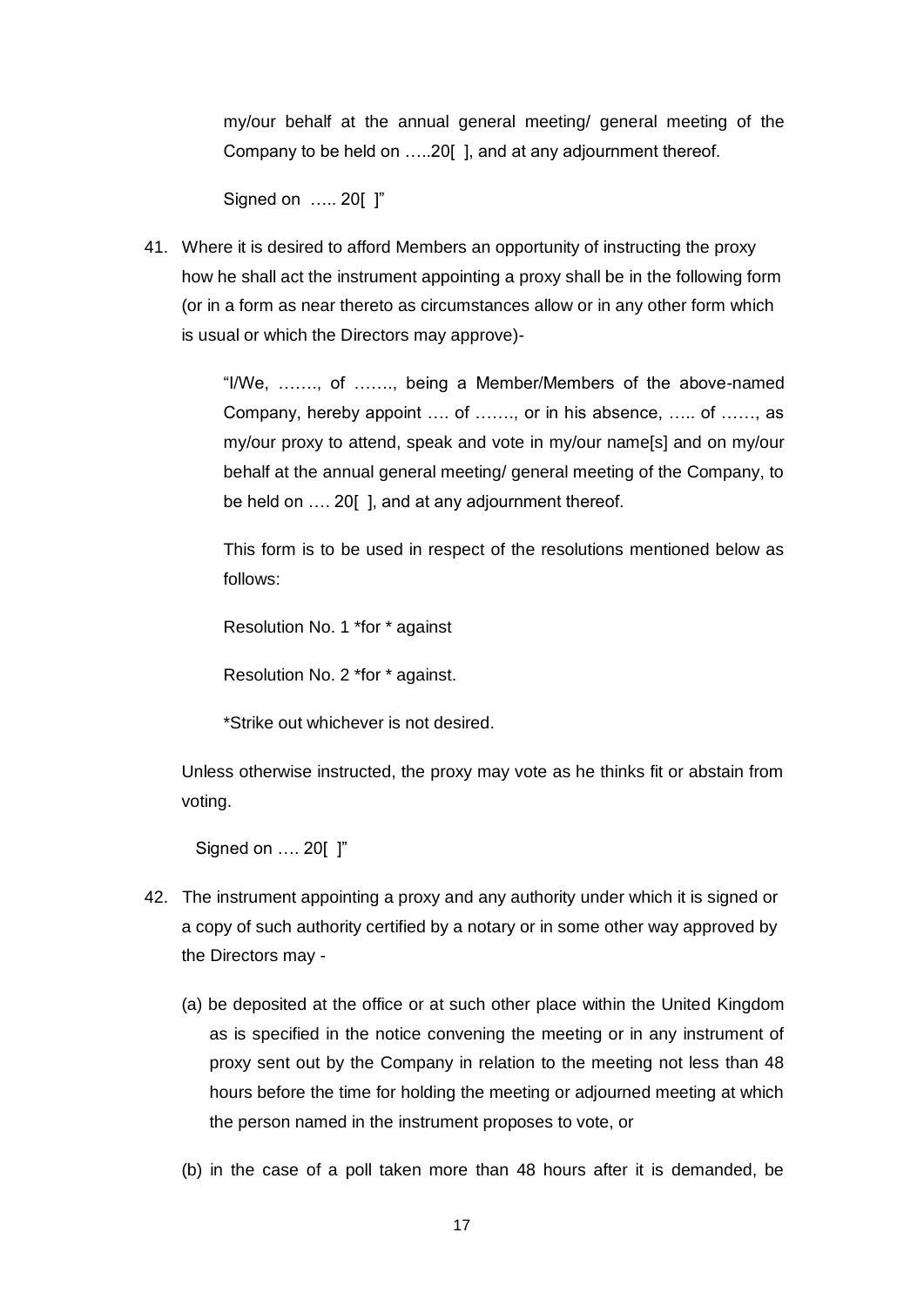deposited as aforesaid after the poll has been demanded and not less than 24 hours before the time appointed for the taking of the poll;

(c) where the poll is not taken forthwith but is taken not more than 48 hours after it was demanded, be delivered at the meeting at which the poll was demanded to the chairman or to the Clerk or to any Director;

and an instrument of proxy which is not deposited or delivered in a manner so permitted shall be invalid.

43. A vote given or poll demanded by proxy or by the duly authorised representative of a corporation shall be valid notwithstanding the previous determination of the authority of the person voting or demanding a poll unless notice of the determination was received by the Company at the office or at such other place at which the instrument of proxy was duly deposited before the commencement of the meeting or adjourned meeting at which the vote given or the poll demanded or (or in the case of a poll taken otherwise than on the same day as the meeting or adjourned meeting) the time appointed for taking the poll.

44. Any organisation which is a Member of the Company may by resolution of its board of directors or other governing body authorise such person as it thinks fit to act as its representative at any meeting of the Company, and the person so authorised shall be entitled to exercise the same powers on behalf of the organisation which he represents as that organisation could exercise if it were an individual Member of the Company.

### DIRECTORS

45. The number of Directors shall be not less than three but (unless otherwise determined by ordinary resolution) shall not be subject to any maximum.

46. Subject to Articles 48-49, the Company shall have the following Directors:

- a. up to 5 Directors appointed in accordance with Article 50;
- b. up to 2 Academy Directors appointed under Article 51 or Article 52;
- c. the Executive Principal;
- d. 2 Parent Directors appointed under Articles 53-56 (if any);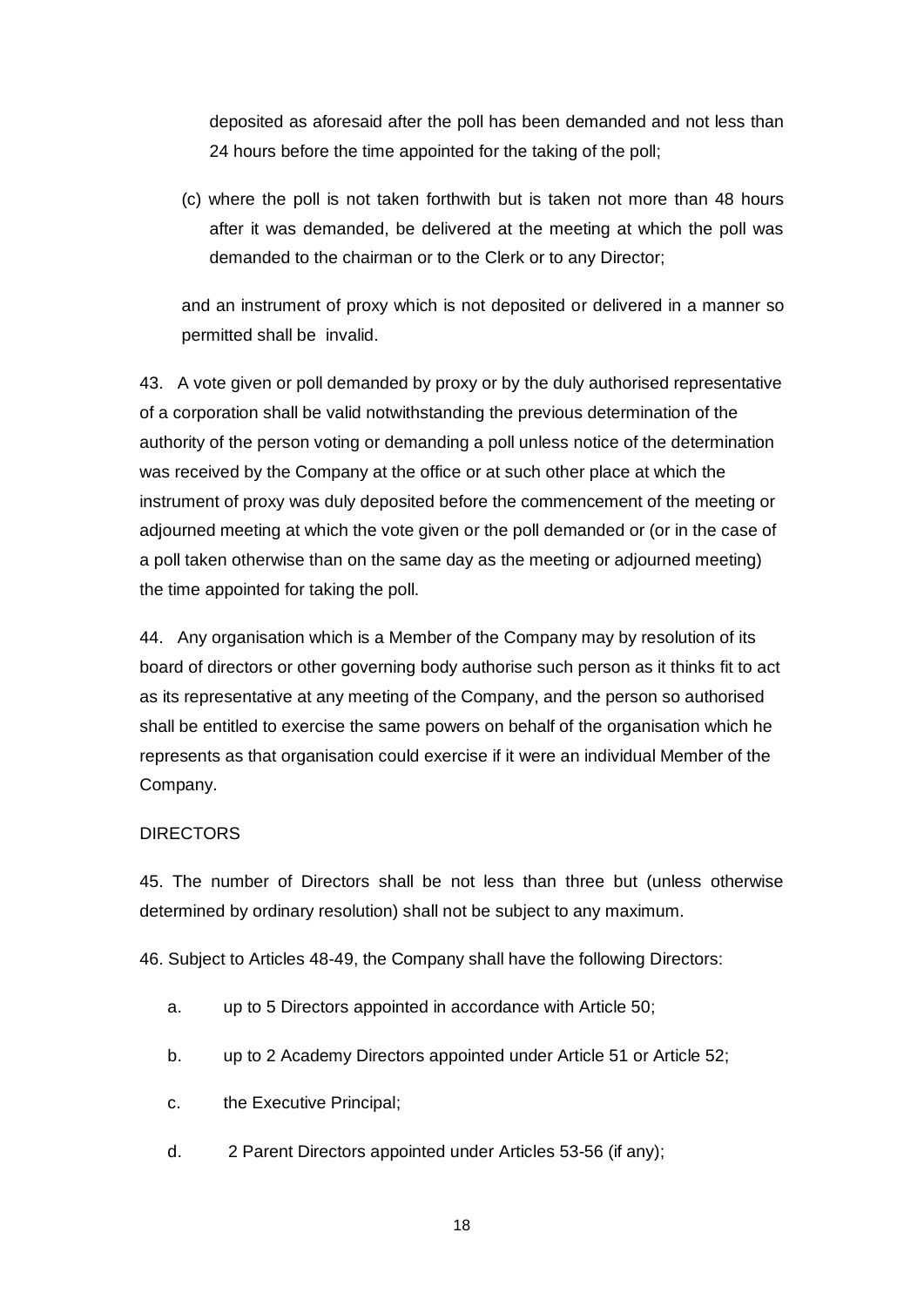46A. The Company may also have up to 3 Co-opted Directors appointed under Article 58.

47. The total number of Directors including the Executive Principal who are employees of the Company shall not exceed one third of the total number of Directors.

48. The first Directors shall be those persons named in the statement delivered pursuant to sections 9 and 12 of the Companies Act 2006.

49. Future Directors shall be appointed or elected, as the case may be, under these Articles. Where it is not possible for such a Director to be appointed or elected due to the fact that an Academy has not yet been established, then the relevant Article or part thereof shall not apply.

#### APPOINTMENT OF DIRECTORS

50. The Members shall appoint and may remove up to 5 Directors.

#### ACADEMY DIRECTORS

51. Subject to Article 52, the chairman of each Local Governing Body shall be an Academy Director for as long as he remains in office.

52. If the number of Academies exceeds 2, the chairmen of the Local Governing Bodies shall elect 2 persons from amongst their numbers to be the Academy Directors. Any person elected in accordance with this Article shall only remain an Academy Director for as long as he remains chairman of a Local Governing Body. The Directors shall make all necessary arrangements for, and determine all other matters relating to, the election of the Academy Directors in accordance with this Article. Any election of the Academy Directors which is contested shall be held by secret ballot.

#### PARENT DIRECTORS

53 There shall be a minimum of two Parent Directors unless there are Local Governing Bodies which include at least two Parent Members.

54. Except for 16 – 19 Academies, Parent Directors and Parent members of the Local Governing Bodies or Advisory Bodies shall be elected or appointed (in accordance with the terms of reference determined by the Directors from time to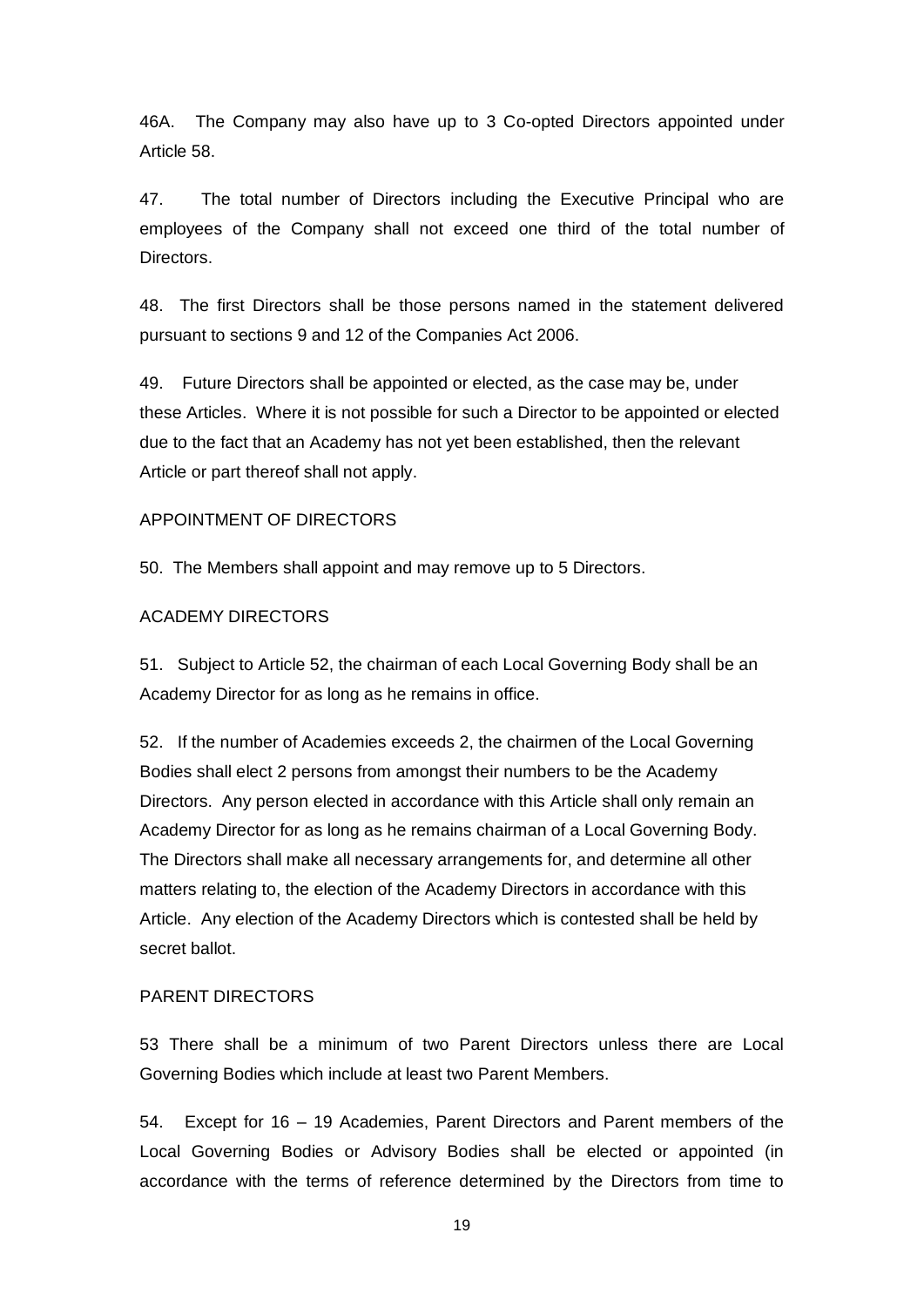time). The elected or appointed Parent Directors or Parent members of the Local Governing Bodies or Advisory Bodies must be a parent of a registered pupil at one or more of the Academies (but not one of the  $16 - 19$  Academies) at the time when he is elected or appointed.

54A. The number of Parent Directors and Parent members of the Local Governing Bodies or Advisory Bodies required shall be made up by Parent Directors and Parent members appointed by the Directors if the number of parents standing for election is less than the number of vacancies.

55. The Directors shall make all necessary arrangements for, and determine all other matters relating to, an election of the Parent Directors or Parent members of Local Governing Bodies or Advisory Bodies, including any question of whether a person is a parent of a registered pupil at one of the Academies (but not one of the 16 – 19 Academies). Any election of the Parent Directors or Parent members of Local Governing Bodies or Advisory Bodies which is contested shall be held by secret ballot.

56. In appointing a Parent Director or Parent member of a Local Governing Body or Advisory Body the Directors shall appoint a person who is the parent of a registered pupil at an Academy (but not one of the 16-19 Academies); or where it is not reasonably practical to do so, a person who is the parent of a child of compulsory school age.

56A. In the case of 16-19 Academies, Parent Directors and Parent members of the Local Governing Bodies or Advisory Bodies shall either be elected by parents of registered students at the 16 to 19 Academies, pursuant to Articles 56B to 56C, or be appointed by the Directors, pursuant to Article 56D. The elected or appointed Parent Directors or Parent members of the Local Governing Bodies or Advisory Bodies must be a parent of a student at one of the 16 to 19 Academies at the time when he is either elected or appointed.

56B. The number of Parent Directors and Parent members of the Local Governing Bodies or Advisory Bodies required shall be made up by Parent Directors and Parent members appointed by the Directors, if the number of parents standing for election is less than the number of vacancies.

56C. The Directors shall make all necessary arrangements for, and determine all other matters relating to, an election of the Parent Directors or Parent members of

20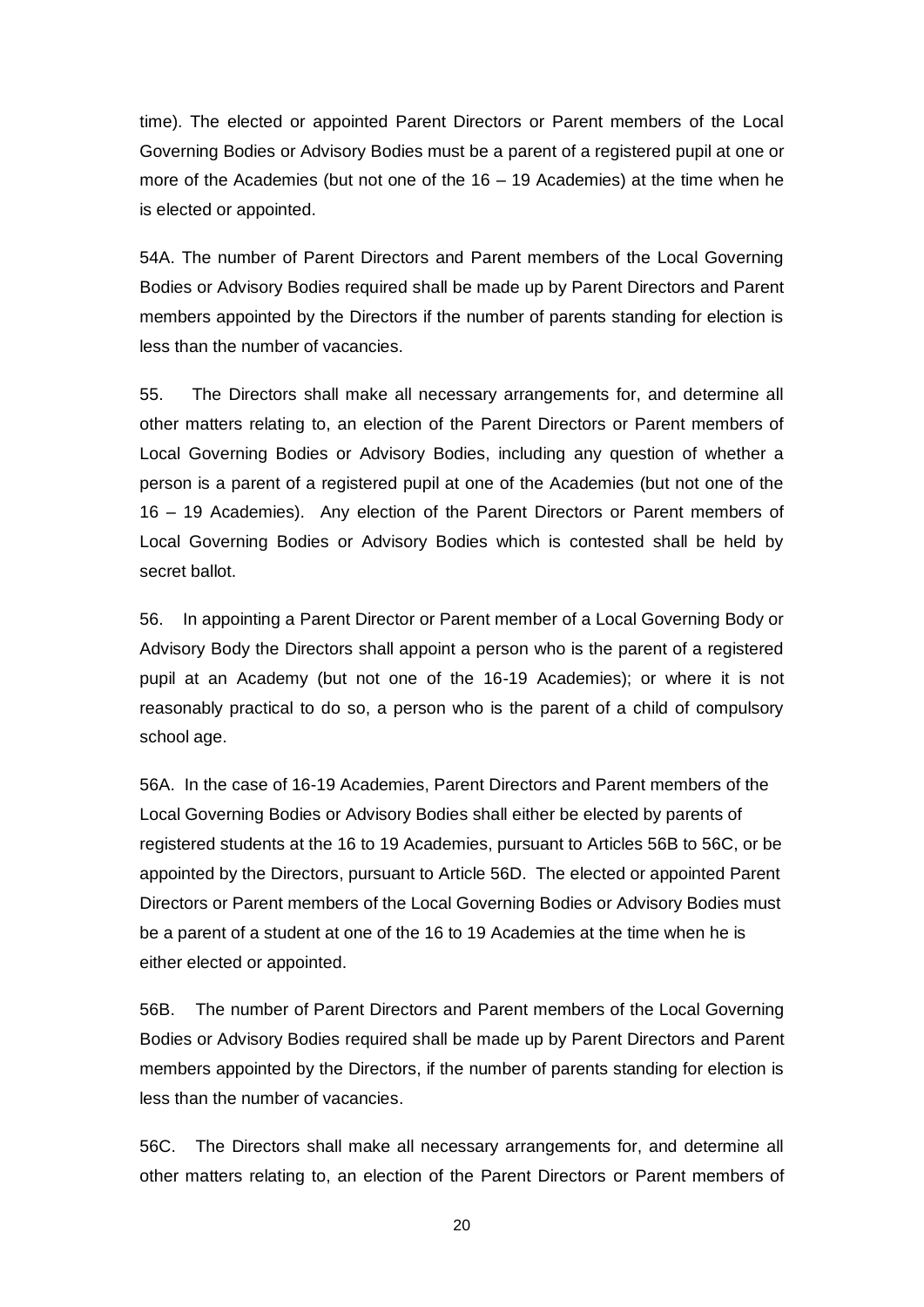Local Governing Bodies or Advisory Bodies, including any question of whether a person is a parent of a registered student at one of the 16-19 Academies. Any election of the Parent Directors or Parent members of Local Governing Bodies or Advisory Bodies which is contested shall be held by secret ballot.

56D. In appointing a Parent Director or Parent member of a Local Governing Body or Advisory Body, the Directors shall appoint a person who is the parent of a registered student at one of the 16 to 19 Academies; or where it is not reasonably practical to do so, a person who is the parent of a child above compulsory school age but not above the age of 19.

### EXECUTIVE PRINCIPAL

57. The Executive Principal shall be a Director for as long as s/he remains in office as such.

### 58. CO-OPTED GOVERNORS

The Directors may appoint up to 3 Co-opted Directors. A 'Co-opted Director' means a person who is appointed to be a Director by being Co-opted by Directors who have not themselves been so appointed. The Directors may not co-opt an employee of the Company as a Co-opted Director if thereby the number of Directors who are employees of the Company would exceed one third of the total number of Directors (including the Principals).

59-63 Not used.

# TERM OF OFFICE

64. The term of office for any Director shall be four years, save that this time limit shall not apply to the Executive Principal. Subject to remaining eligible to be a particular type of Director, any Director may be re-appointed or re-elected.

### RESIGNATION AND REMOVAL

65. A Director shall cease to hold office if he resigns his office by notice to the Company (but only if at least three Directors will remain in office when the notice of resignation is to take effect).

66. A Director shall cease to hold office if he is removed by the person or persons who appointed him. This Article does not apply in respect of a Parent Director or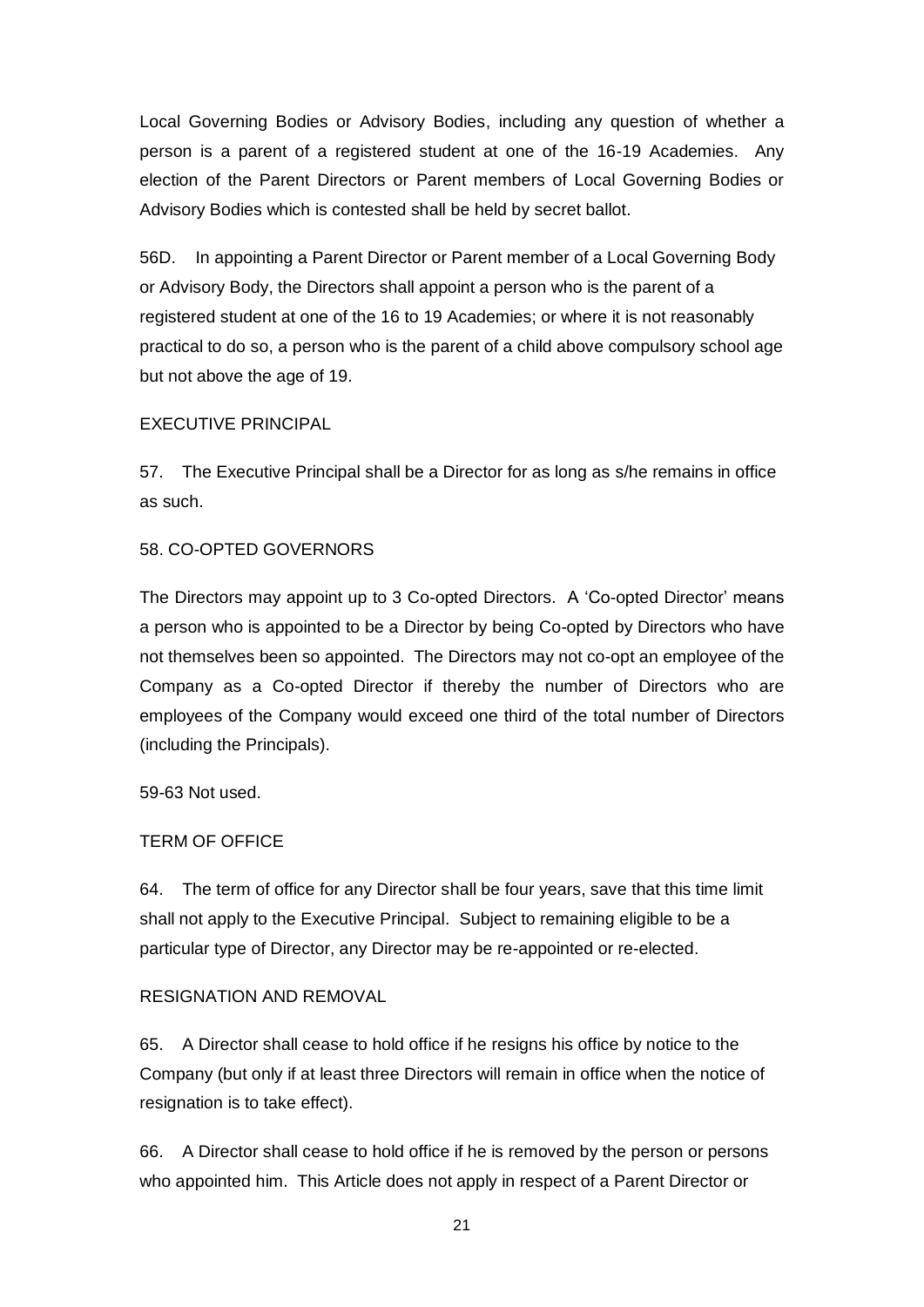## Academy Director.

67. Where a Director resigns his office or is removed from office, the Director or, where he is removed from office, those removing him, shall give written notice thereof to the Clerk.

# DISQUALIFICATION OF DIRECTORS

68. No person shall be qualified to be a Director unless he is aged 18 or over at the date of his election or appointment. No current pupil or current student of any of the Academies shall be a Director.

69. A Director shall cease to hold office if he becomes incapable by reason of illness or injury of managing or administering his own affairs.

70. A Director shall cease to hold office if he is absent without the permission of the Directors from all their meetings held within a period of six months and the Directors resolve that his office be vacated.

71. A person shall be disqualified from holding or continuing to hold office as a Director if—

- (a) his estate has been sequestrated and the sequestration has not been discharged, annulled or reduced; or
- (b) he is the subject of a bankruptcy restrictions order or an interim order.

72. A person shall be disqualified from holding or continuing to hold office as a Director at any time when he is subject to a disqualification order or a disqualification undertaking under the Company Directors Disqualification Act 1986 or to an order made under section 429(2)(b) of the Insolvency Act 1986 (failure to pay under county court administration order).

73. A Director shall cease to hold office if he ceases to be a Director by virtue of any provision in the Companies Act 2006 or is disqualified from acting as a trustee by virtue of section 178 of the Charities Act 2011 (or any statutory re-enactment or modification of that provision).

74. A person shall be disqualified from holding or continuing to hold office as a Director if he has been removed from the office of charity trustee or trustee for a charity by an order made by the Charity Commission or the High Court on the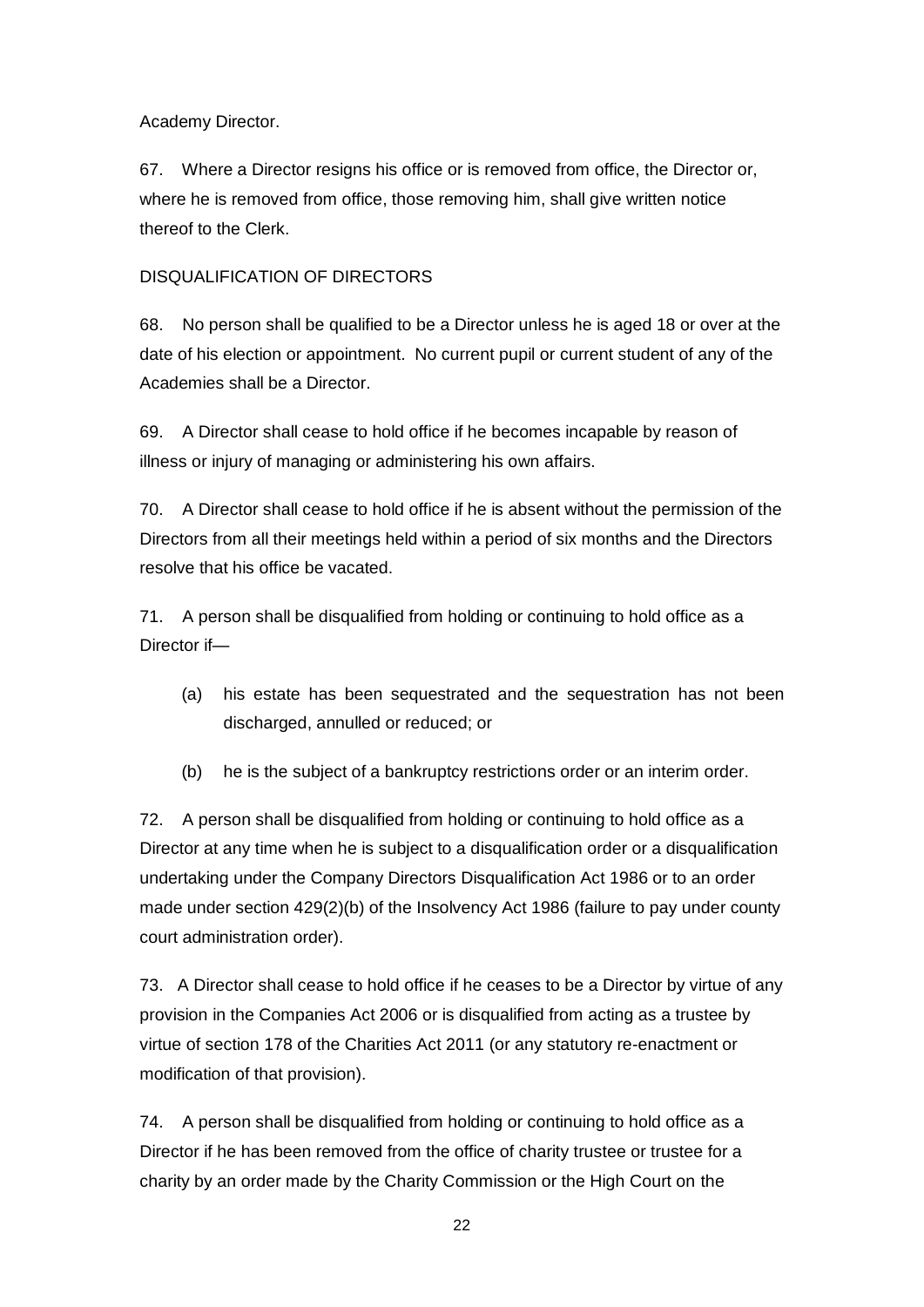grounds of any misconduct or mismanagement in the administration of the charity for which he was responsible or to which he was privy, or which he by his conduct contributed to or facilitated.

75. Not used.

76. Not used.

77. A person shall be disqualified from holding or continuing to hold office as a Director where he has, at any time, been convicted of any criminal offence, excluding any that have been spent under the Rehabilitation of Offenders Act 1974 as amended, and excluding any offence for which the maximum sentence is a fine or a lesser sentence except where a person has been convicted of any offence which falls under section 178 of the Charities Act 2011.

78. After the first Academy has opened, a person shall be disqualified from holding or continuing to hold office as a Director if he has not provided to the chairman of the Directors a criminal records certificate at an enhanced disclosure level under section 113B of the Police Act 1997. In the event that the certificate discloses any information which would in the opinion of either the chairman or the Executive Principal, confirm their unsuitability to work with children that person shall be disqualified. If a dispute arises as to whether a person shall be disqualified, a referral shall be made to the Secretary of State to determine the matter. The determination of the Secretary of State shall be final.

79. Where, by virtue of these Articles a person becomes disqualified from holding, or continuing to hold office as a Director; and he is, or is proposed, to become such a Director, he shall upon becoming so disqualified give written notice of that fact to the Clerk.

80. Articles 68 to 74, Articles 77 to 79 and Articles 97 to 98 also apply to any member of any committee of the Directors, including a Local Governing Body, who is not a Director.

# CLERK TO THE DIRECTORS

81. The Clerk shall be appointed by the Directors for such term, at such remuneration and upon such conditions as they may think fit; and any Clerk so appointed may be removed by them. The Clerk shall not be a Director, [or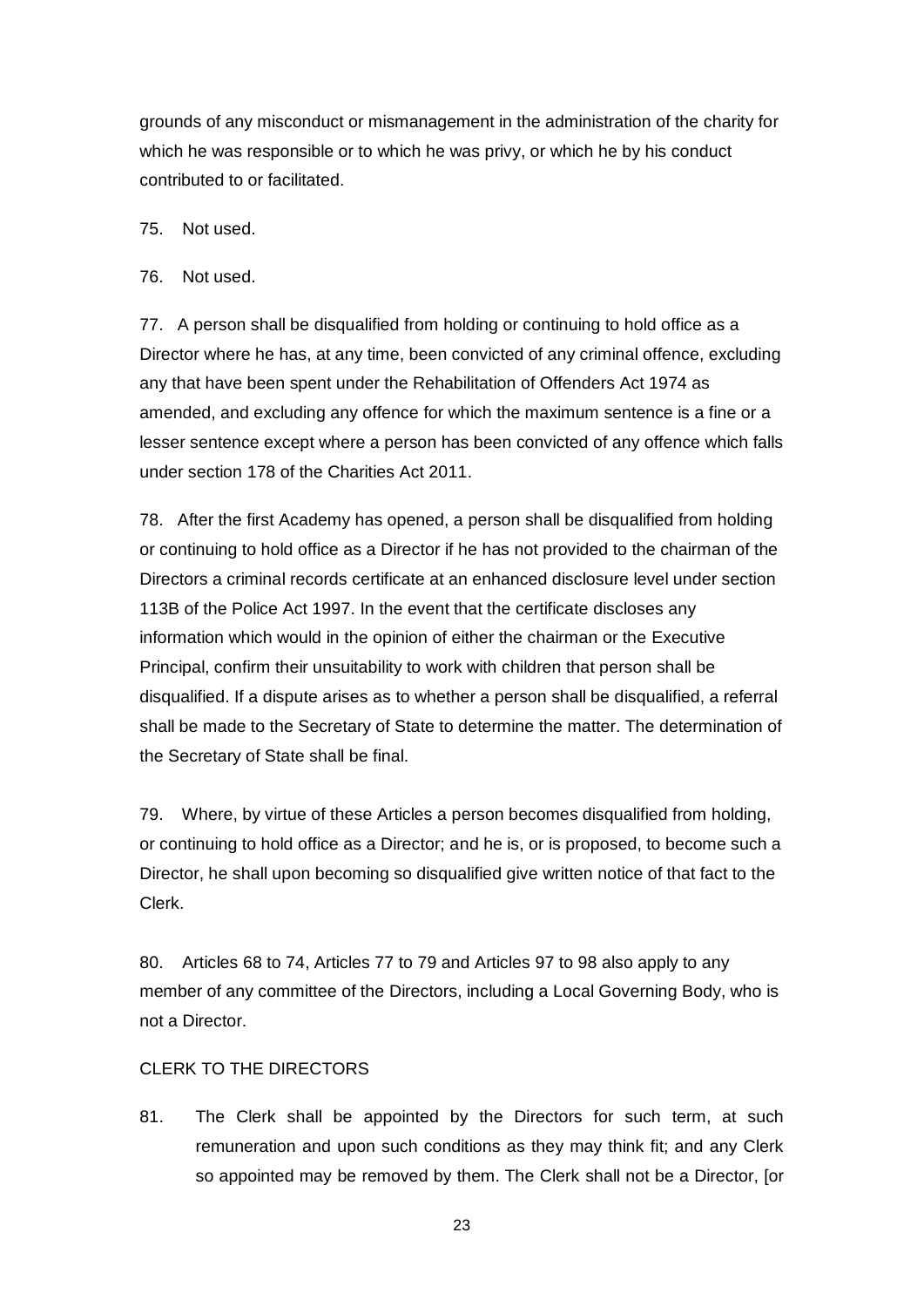a Principal]. Notwithstanding this Article, the Directors may, where the Clerk fails to attend a meeting of theirs, appoint any one of their number or any other person to act as Clerk for the purposes of that meeting.

### CHAIRMAN AND VICE-CHAIRMAN OF THE DIRECTORS

82. The Directors shall each school year elect a chairman and a vice-chairman from among their number. A Director who is employed by the Company shall not be eligible for election as chairman or vice-chairman.

83. Subject to Article 84, the chairman or vice-chairman shall hold office as such until his successor has been elected in accordance with Article 85.

84. The chairman or vice-chairman may at any time resign his office by giving notice in writing to the Clerk. The chairman or vice-chairman shall cease to hold office if—

- (a) he ceases to be a Director;
- (b) he is employed by the Company;
- (c) he is removed from office in accordance with these Articles; or
- (d) in the case of the vice-chairman, he is elected in accordance with these Articles to fill a vacancy in the office of chairman.

85. Where by reason of any of the matters referred to in Article 84, a vacancy arises in the office of chairman or vice-chairman, the Directors shall at their next meeting elect one of their number to fill that vacancy.

86. Where the chairman is absent from any meeting or there is at the time a vacancy in the office of the chairman, the vice-chairman shall act as the chair for the purposes of the meeting.

87 to 89. Not used.

90. The Directors may remove the chairman or vice-chairman from office in accordance with these Articles.

91. A resolution to remove the chairman or vice-chairman from office which is passed at a meeting of the Directors shall not have effect unless—

i) it is confirmed by a resolution passed at a second meeting of the Directors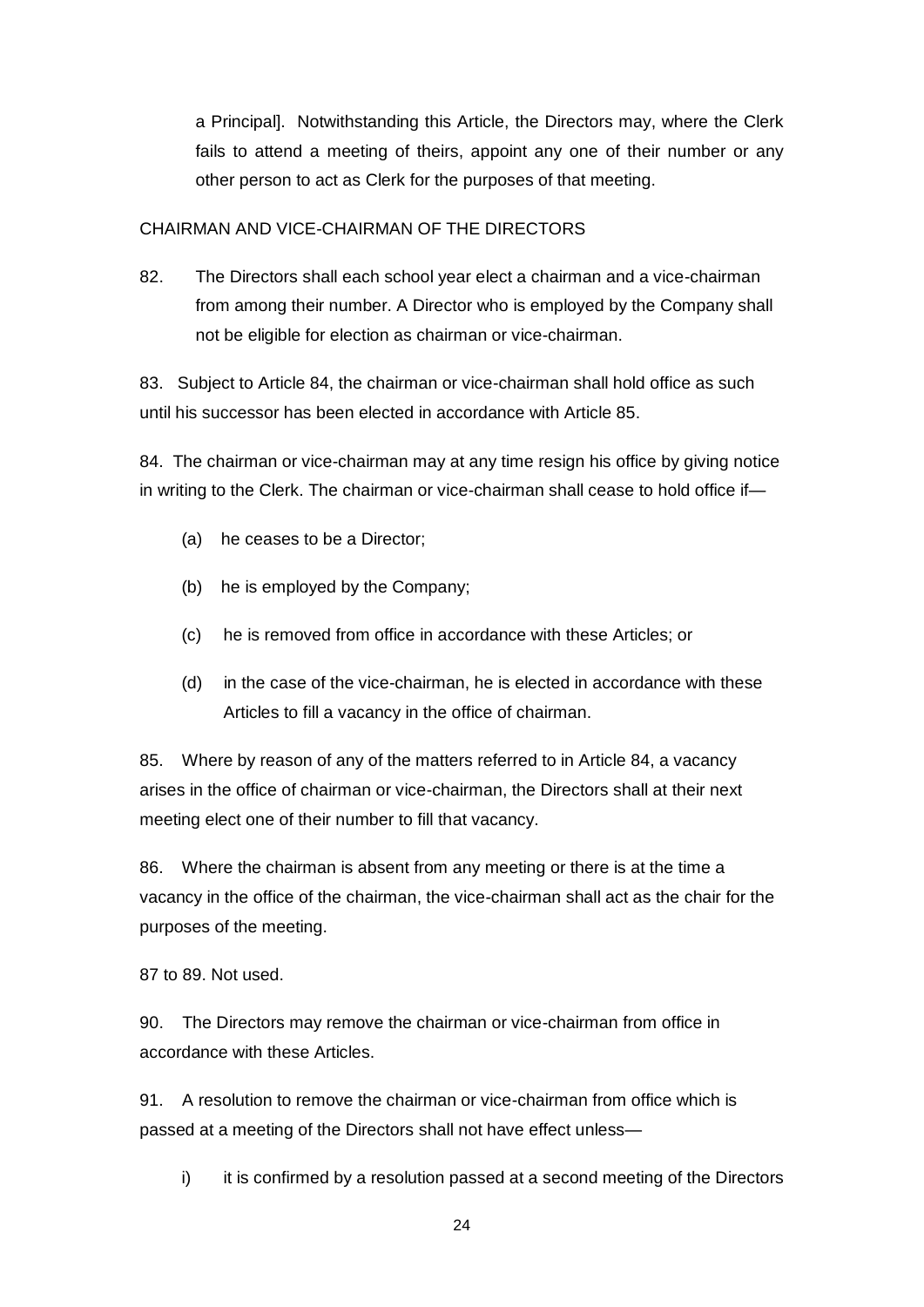held not less than fourteen days after the first meeting; and

ii) the matter of the chairman's or vice-chairman's removal from office is specified as an item of business on the agenda for each of those meetings.

92. Before the Directors resolve at the relevant meeting on whether to confirm the resolution to remove the chairman or vice-chairman from office, the Director or Directors proposing his removal shall at that meeting state their reasons for doing so and the chairman or vice-chairman shall be given an opportunity to make a statement in response.

#### POWERS OF DIRECTORS

93. Subject to provisions of the Companies Act 2006, the Articles and to any directions given by special resolution, the business of the Company shall be managed by the Directors who may exercise all the powers of the Company. No alteration of the Articles and no such direction shall invalidate any prior act of the Directors which would have been valid if that alteration had not been made or that direction had not been given. The powers given by this Article shall not be limited by any special power given to the Directors by the Articles and a meeting of Directors at which a quorum is present may exercise all the powers exercisable by the Directors.

94. In addition to all powers hereby expressly conferred upon them and without detracting from the generality of their powers under the Articles the Directors shall have the following powers, namely:

(a) to expend the funds of the Company in such manner as they shall consider most beneficial for the achievement of the Objects and to invest in the name of the Company such part of the funds as they may see fit and to direct the sale or transposition of any such investments and to expend the proceeds of any such sale in furtherance of the Objects;

(b) to enter into contracts on behalf of the Company.

95. In the exercise of their powers and functions, the Directors may consider any advice given by the Executive Principal and any other executive officer.

96. Any bank account in which any money of the Company is deposited shall be operated by the Directors in the name of the Company. All cheques and orders for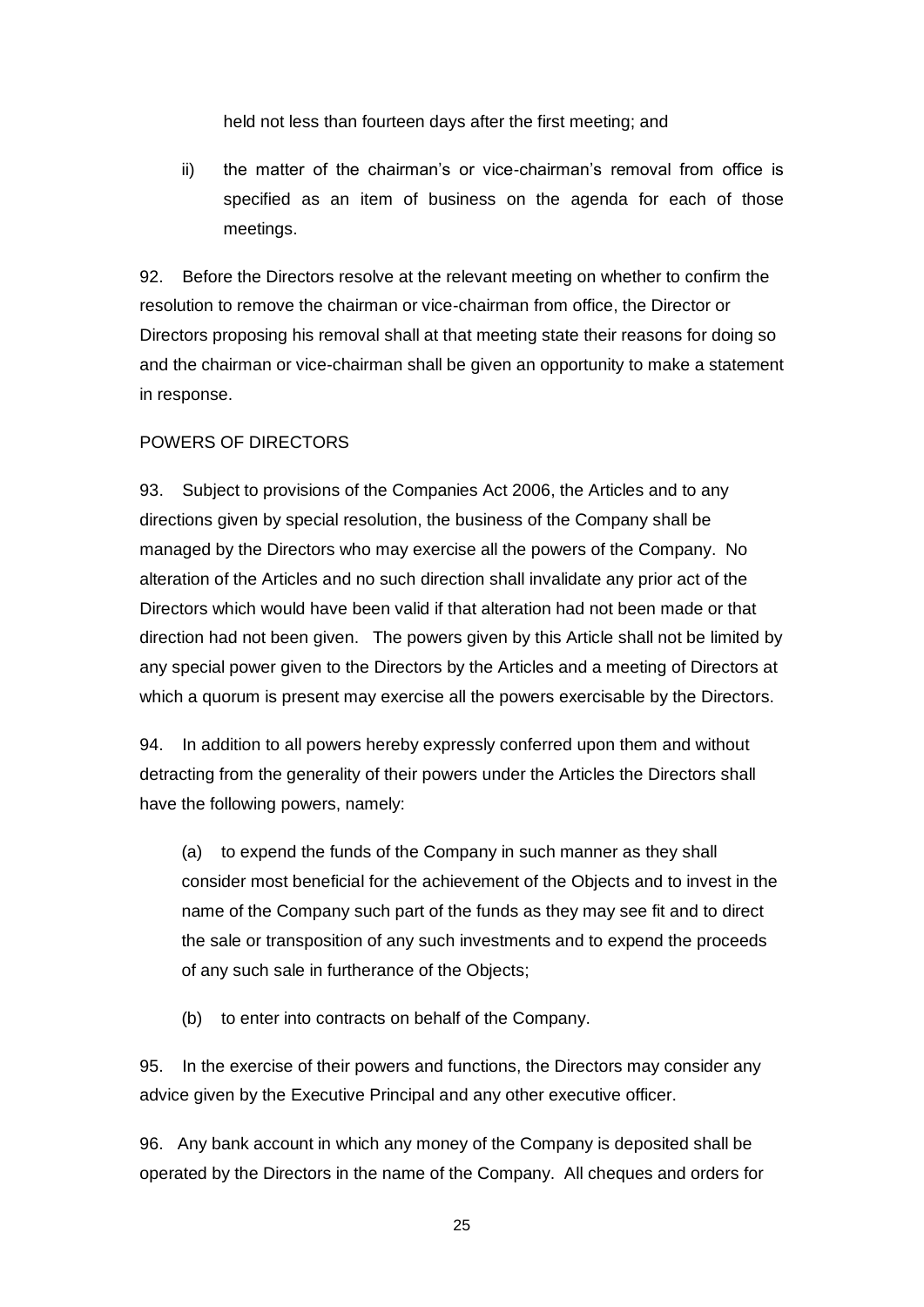the payment of money from such an account shall be signed by at least two signatories authorised by the Directors.

# CONFLICTS OF INTEREST

- 97. Any Director who has or can have any direct or indirect duty or personal interest (including but not limited to any Personal Financial Interest) which conflicts or may conflict with his duties as a Director shall disclose that fact to the Directors as soon as he becomes aware of it. A Director must absent himself from any discussions of the Directors in which it is possible that a conflict will arise between his duty to act solely in the interests of the Company and any duty or personal interest (including but not limited to any Personal Financial Interest).
- 98. For the purpose of Article 97, a Director has a Personal Financial Interest in the employment or remuneration of, or the provision of any other benefit to, that Director as permitted by and as defined by Articles 6.5-6.9.

# THE MINUTES

99. The minutes of the proceedings of a meeting of the Directors shall be drawn up and entered into a book kept for the purpose by the person acting as Clerk for the purposes of the meeting; and shall be signed (subject to the approval of the Directors) at the same or next subsequent meeting by the person acting as chairman thereof.

# **COMMITTEES**

100. Subject to these Articles, the Directors:

- a) may appoint separate committees to be known as Local Governing Bodies for each Academy PROVIDED THAT the Directors may in their absolute discretion constitute a Academy Council to represent two or more Academies; and
- b) may establish any other committee.

101. Subject to these Articles, the constitution, membership and proceedings of any committee shall be determined by the Directors. The establishment, terms of reference, constitution and membership of any committee of the Directors shall be reviewed at least once in every twelve months. The membership of any committee of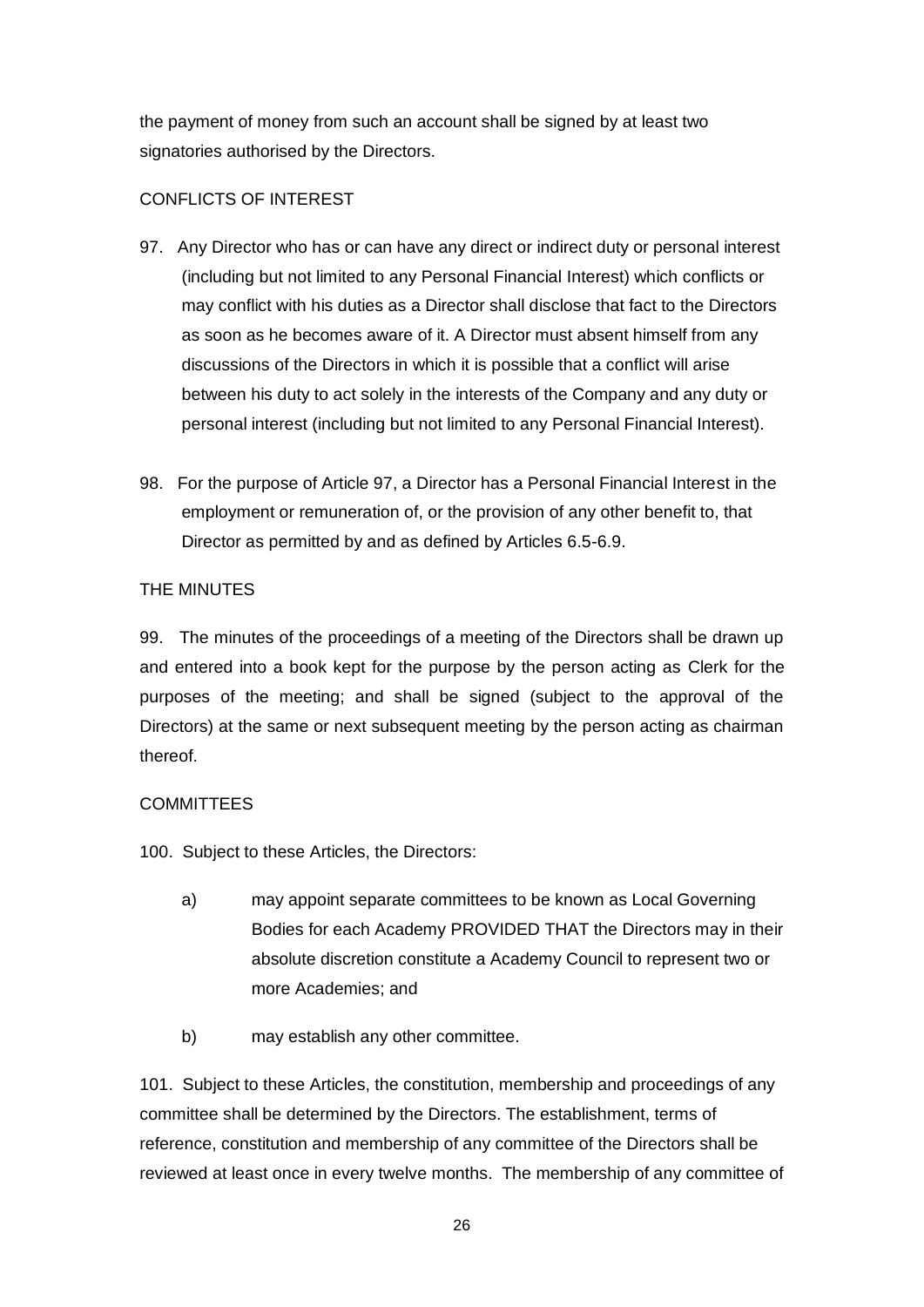the Directors may include persons who are not Directors, provided that (with the exception of the Local Governing Bodies) a majority of members of any such committee shall be Directors. Except in the case of a Local Governing Body, no vote on any matter shall be taken at a meeting of a committee of the Directors unless the majority of members of the committee present are Directors.

102. The chairman of each Local Governing Body shall be appointed by the Directors each September from amongst the members of each Local Governing Body by notice in writing to the Secretary provided that the Directors shall appoint someone other than the Executive Principal or Principal of the relevant Academy.

103. The constitution of each Local Governing Body must provide that the membership shall include at least two parents of a pupil at the respective Academy or Academies at the time when he is appointed or elected or where it is not reasonably practical to do so, two persons who are parents of a child of compulsory school age.

104. The functions and proceedings of the Local Governing Bodies shall be subject to regulations made by the Directors from time to time.

### DELEGATION

105. The Directors may delegate to any Director, committee (including any Local Governing Body), the Executive Principal or any other holder of an executive office, such of their powers or functions as they consider desirable to be exercised by them. Any such delegation shall be made subject to any conditions the Directors may impose, and may be revoked or altered.

106. Where any power or function of the Directors has been exercised by any committee (including any Local Governing Body), any Director, the Executive Principal or any other holder of an executive office, that person or committee shall report to the Directors in respect of any action taken or decision made with respect to the exercise of that power or function at the meeting of the Directors immediately following the taking of the action or the making of the decision.

#### THE EXECUTIVE PRINCIPAL AND PRINCIPALS

107. The Directors shall appoint the*,* Executive Principal and the Principals of the Academies. The Directors may delegate such powers and functions as they consider are required by the Principals for the internal organisation, management and control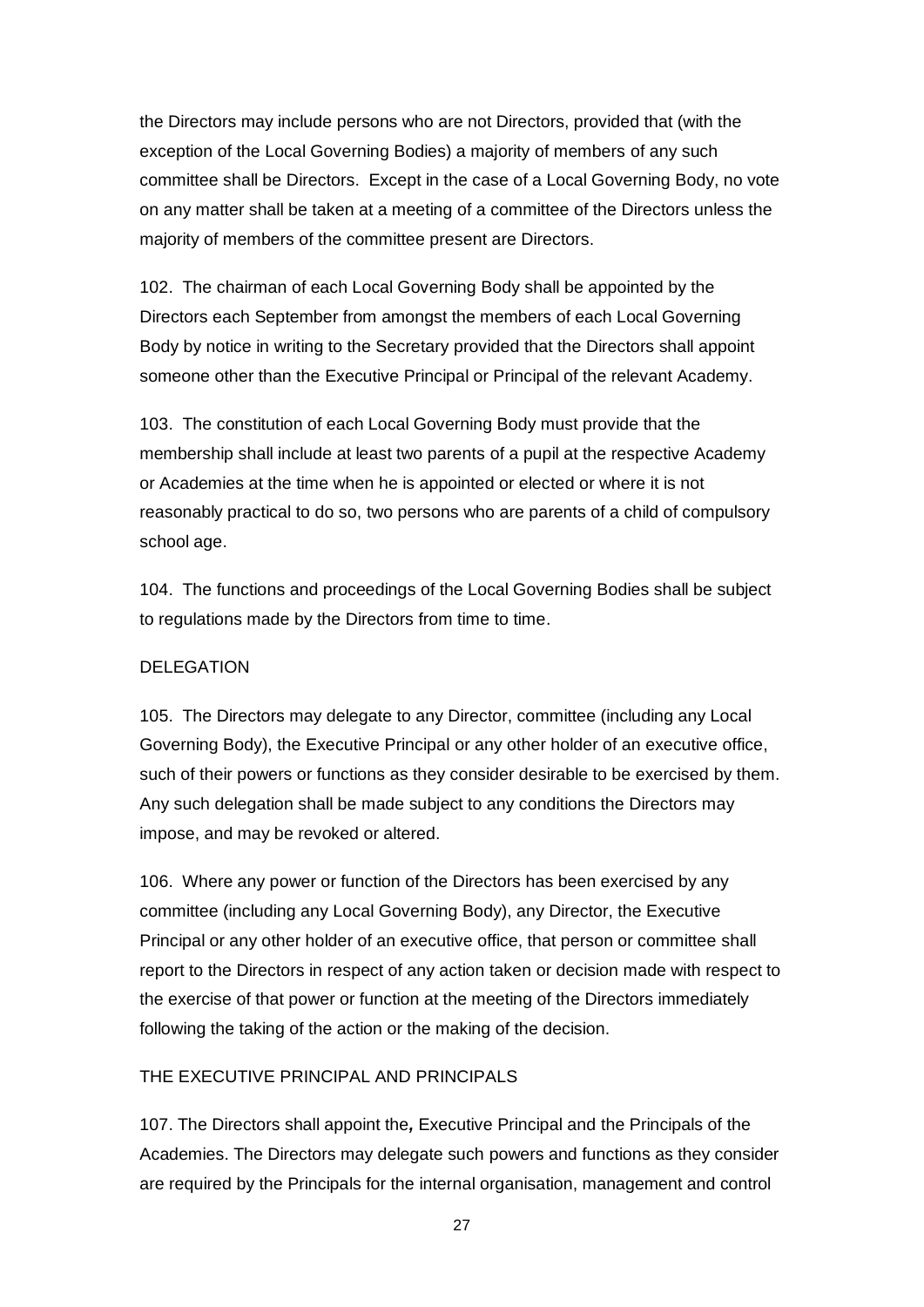of the Academies (including the implementation of all policies approved by the Directors and for the direction of the teaching and curriculum at the Academies).

# MEETINGS OF THE DIRECTORS

108. Subject to these Articles, the Directors may regulate their proceedings as they think fit.

109. The Directors shall hold at least three meetings in every school year. Meetings of the Directors shall be convened by the Clerk. In exercising his functions under this Article the Clerk shall comply with any direction—

- a. given by the Directors; or
- b. given by the chairman of the Directors or, in his absence or where there is a vacancy in the office of chairman, the vice-chairman of the Directors, so far as such direction is not inconsistent with any direction given as mentioned in (a).

110. Any three Directors may, by notice in writing given to the Clerk, requisition a meeting of the Directors; and it shall be the duty of the Clerk to convene such a meeting as soon as is reasonably practicable.

111. Each Director shall be given at least seven clear days before the date of a meeting –

- i) notice in writing thereof, signed by the Clerk, and sent to each Director at the address provided by each Director from time to time; and
- ii) a copy of the agenda for the meeting;

provided that where the chairman or, in his absence or where there is a vacancy in the office of chairman, the vice-chairman, so determines on the ground that there are matters demanding urgent consideration, it shall be sufficient if the written notice of a meeting, and the copy of the agenda thereof are given within such shorter period as he directs.

112. The convening of a meeting and the proceedings conducted thereat shall not be invalidated by reason of any individual not having received written notice of the meeting or a copy of the agenda thereof.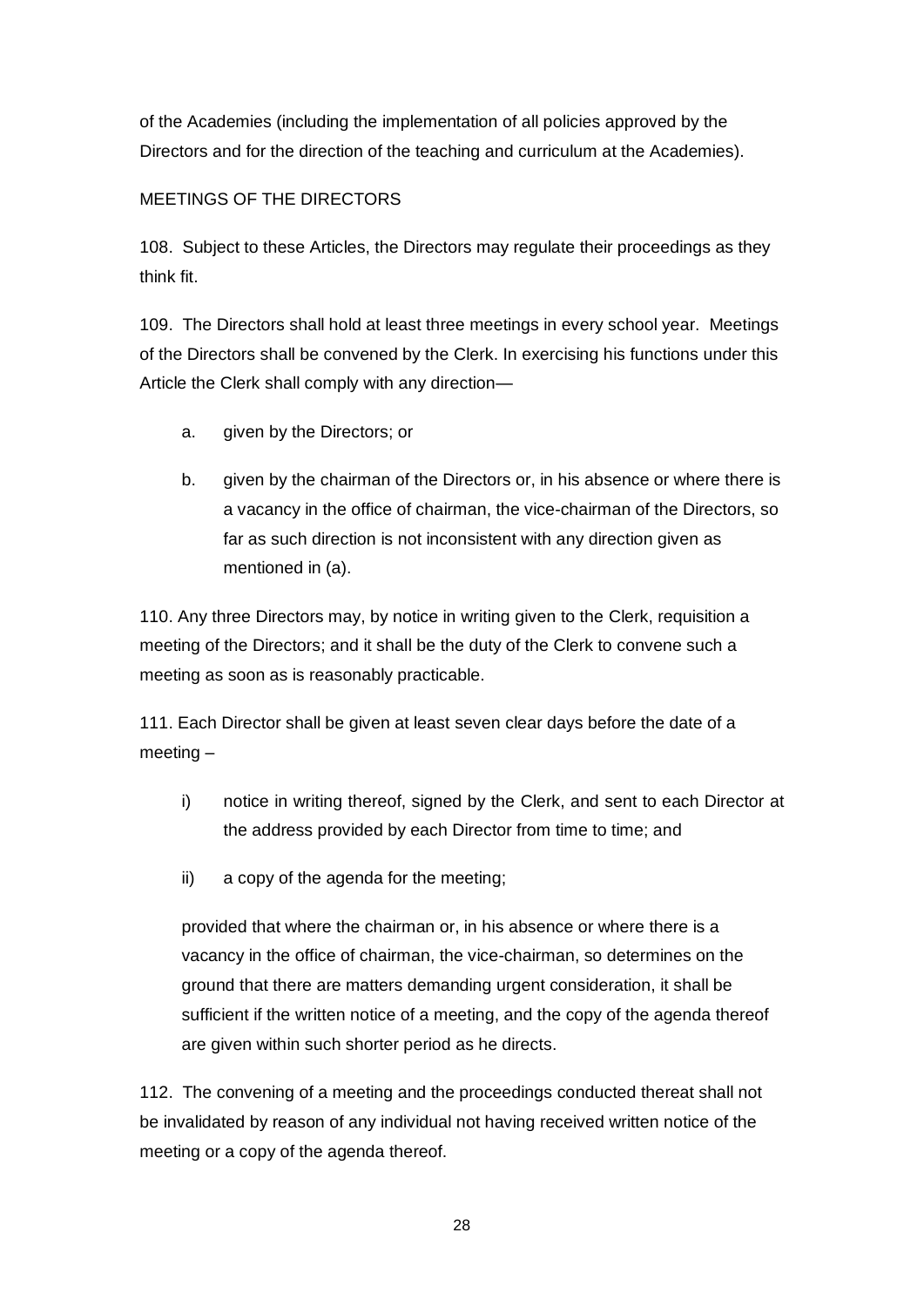113. A resolution to rescind or vary a resolution carried at a previous meeting of the Directors shall not be proposed at a meeting of the Directors unless the consideration of the rescission or variation of the previous resolution is a specific item of business on the agenda for that meeting.

114. A meeting of the Directors shall be terminated forthwith if—

- (a) the Directors so resolve; or
- (b) the number of Directors present ceases to constitute a quorum for a meeting of the Directors in accordance with Article 117 , subject to Article 119 .

115. Where in accordance with Article 114 a meeting is not held or is terminated before all the matters specified as items of business on the agenda for the meeting have been disposed of, a further meeting shall be convened by the Clerk as soon as is reasonably practicable, but in any event within seven days of the date on which the meeting was originally to be held or was so terminated.

116. Where the Directors resolve in accordance with Article 114 to adjourn a meeting before all the items of business on the agenda have been disposed of, the Directors shall before doing so determine the time and date at which a further meeting is to be held for the purposes of completing the consideration of those items, and they shall direct the Clerk to convene a meeting accordingly.

117. Subject to Article 119 the quorum for a meeting of the Directors, and any vote on any matter thereat, shall be any three Directors, or, where greater, any one third (rounded up to a whole number) of the total number of Directors holding office at the date of the meeting.

118. The Directors may act notwithstanding any vacancies in their number, but, if the numbers of Directors is less than the number fixed as the quorum, the continuing Directors may act only for the purpose of filling vacancies or of calling a general meeting.

119. The quorum for the purposes of—

- (b) appointing a parent Director under Articles 56;
- (c) any vote on the removal of a Director in accordance with Article 66;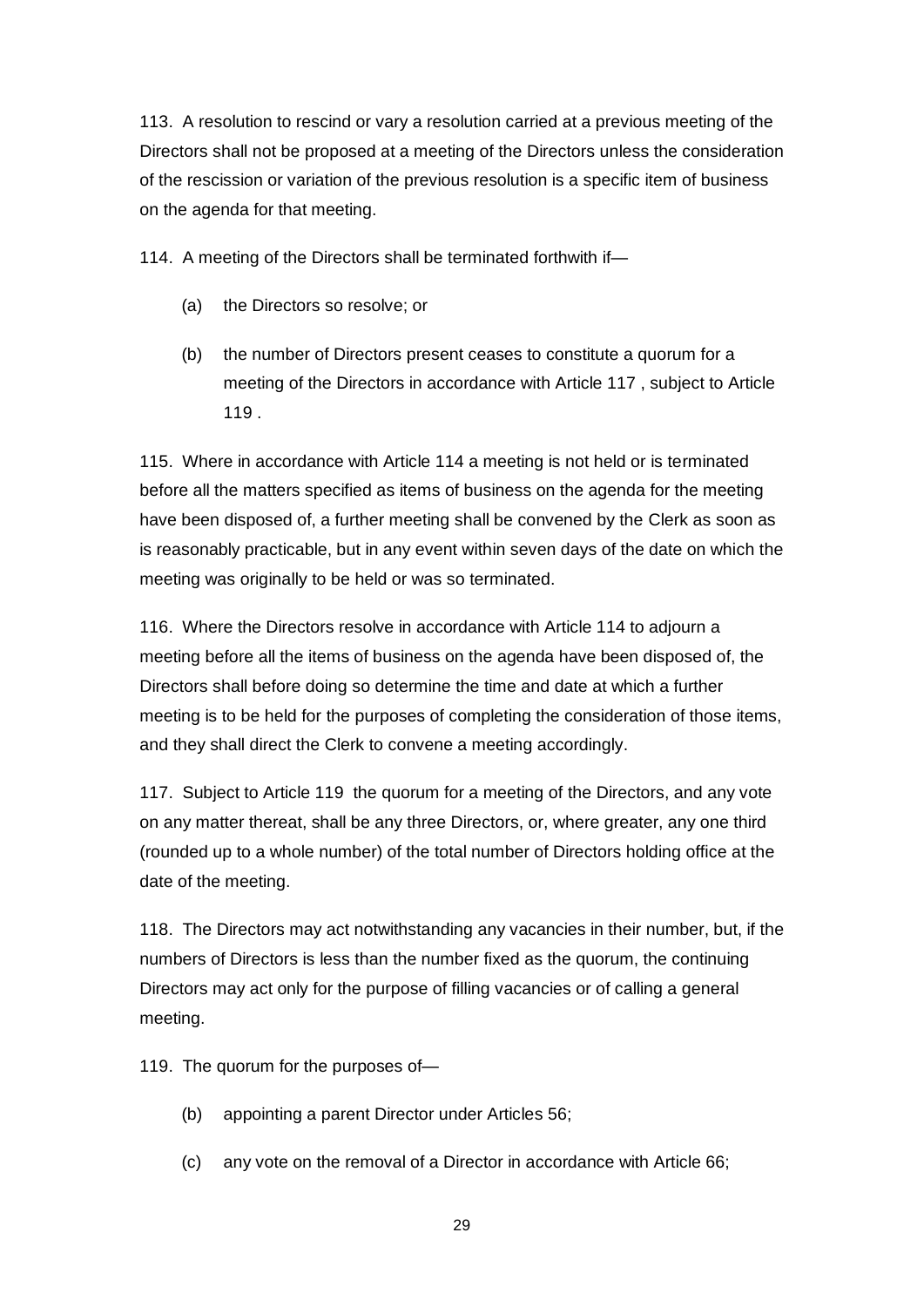(d) any vote on the removal of the chairman of the Directors in accordance with Article 90;

shall be any two-thirds (rounded up to a whole number) of the persons who are at the time Directors entitled to vote on those respective matters.

120. Subject to these Articles, every question to be decided at a meeting of the Directors shall be determined by a majority of the votes of the Directors present and voting on the question. Every Director shall have one vote.

121. Subject to Articles 117-119, where there is an equal division of votes, the chairman of the meeting shall have a casting vote in addition to any other vote he may have.

122. The proceedings of the Directors shall not be invalidated by

- a. any vacancy among their number; or
- b. any defect in the election, appointment or nomination of any Director.

123. A resolution in writing, signed by all the Directors entitled to receive notice of a meeting of Directors or of a committee of Directors, shall be valid and effective as if it had been passed at a meeting of Directors or (as the case may be) a committee of Directors duly convened and held. Such a resolution may consist of several documents in the same form, each signed by one or more of the Directors.

124. Subject to Article 125, the Directors shall ensure that a copy of

a. the agenda for every meeting of the Directors;

b. the draft minutes of every such meeting, if they have been approved by the person acting as chairman of that meeting;

c. the signed minutes of every such meeting; and

d. any report, document or other paper considered at any such meeting,

are, as soon as is reasonably practicable, made available at every Academy to persons wishing to inspect them.

125. There may be excluded from any item required to be made available in pursuance of Article 124, any material relating to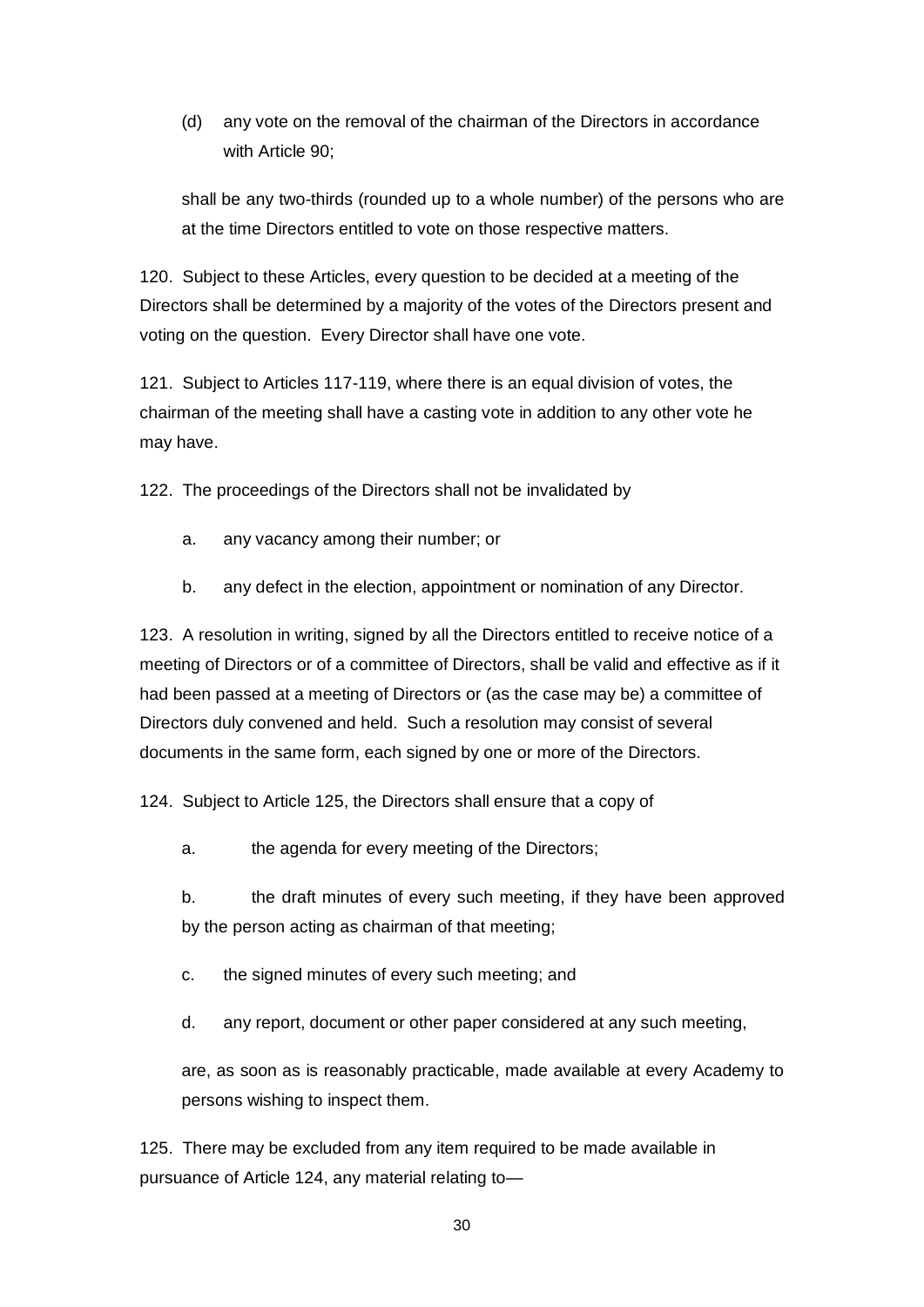a. a named teacher or other person employed, or proposed to be employed, at any Academy;

b. a named pupil or named student at, or candidate for admission to, any Academy; and

c.any matter which, by reason of its nature, the Directors are satisfied should remain confidential.

126. Any Director shall be able to participate in meetings of the Directors by telephone or video conference provided that:

a. he has given notice of his intention to do so detailing the telephone number on which he can be reached and/or appropriate details of the video conference suite from which he shall be taking part at the time of the meeting at least 48 hours before the meeting; and,

b. the Directors have access to the appropriate equipment if after all reasonable efforts it does not prove possible for the person to participate by telephone or video conference the meeting may still proceed with its business provided it is otherwise quorate.

# PATRONS AND HONORARY OFFICERS

127. The Directors may from time to time appoint any person whether or not a Member of the Company to be a patron of the Company or to hold any honorary office and may determine for what period he is to hold such office.

# THE SEAL

128. The seal, if any, shall only be used by the authority of the Directors or of a committee of Directors authorised by the Directors. The Directors may determine who shall sign any instrument to which the seal is affixed and unless otherwise so determined it shall be signed by a Director and by the Clerk or by a second Director.

### **ACCOUNTS**

129. Accounts shall be prepared in accordance with the relevant Statement of Recommended Practice as if the Company was a non-exempt charity and Parts 15 and 16 of the Companies Act 2006 and shall file these with the Secretary of State and the Principal Regulator by 31 December each Academy Financial Year.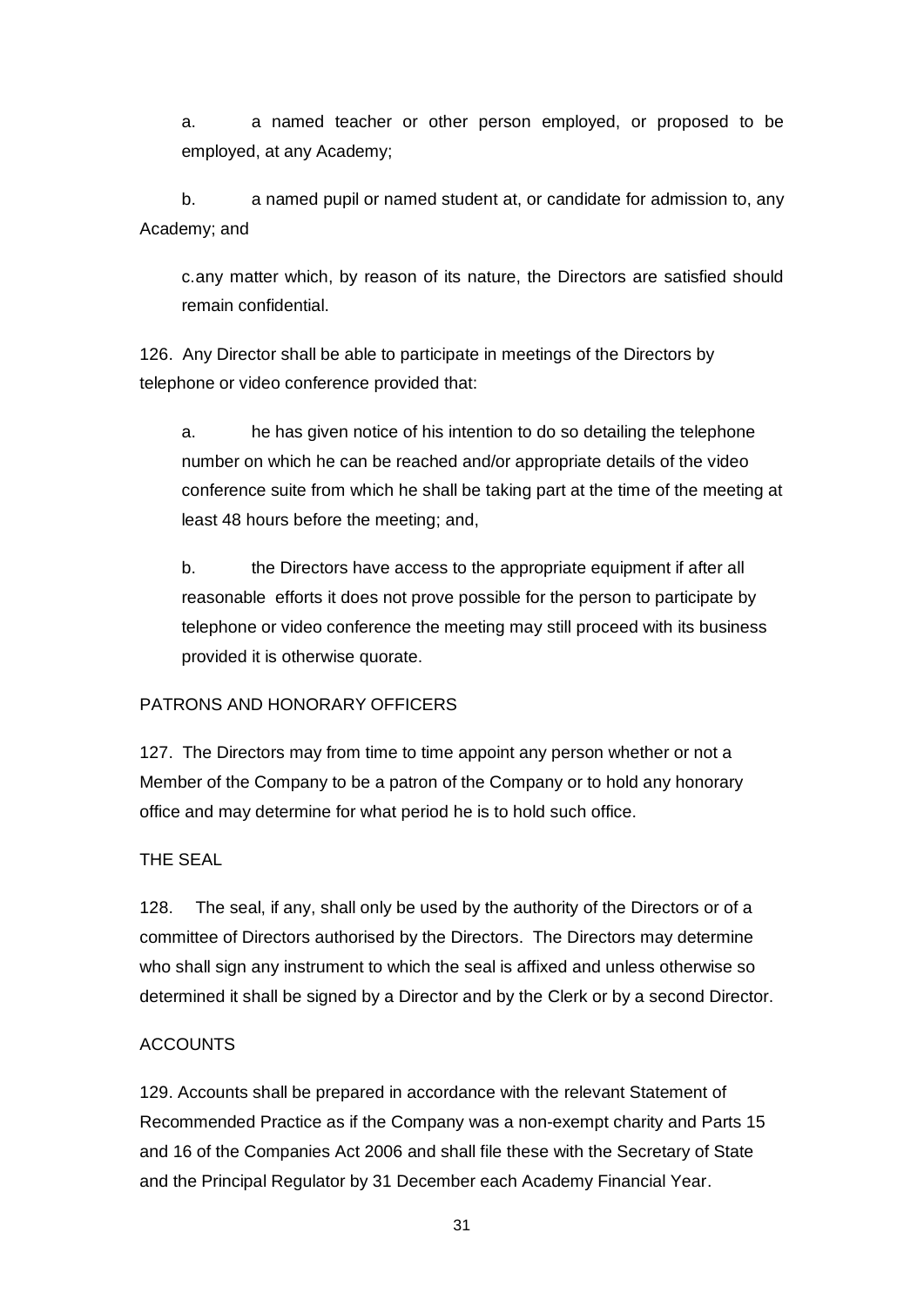### ANNUAL REPORT

130. The Directors shall prepare its Annual Report in accordance with the Statement of Recommended Practice as if the Company was a non-exempt charity and shall file these with the Secretary of State and the Principal Regulator by 31 December each Academy Financial Year.

### ANNUAL RETURN

131. The Directors shall comply with their obligations under Part 24 of the Charities Act 2006 (or any statutory re-enactment or modification of that Act) with regard to the preparation of an annual return to the Registrar of Companies and in accordance with the Statement of Recommended Practice as if the Company was a non-exempt charity and to the Secretary of State and the Principal Regulator by 31 December each Academy Financial Year.

### **NOTICES**

132. Any notice to be given to or by any person pursuant to the Articles (other than a notice calling a meeting of the directors) shall be in writing or shall be given using electronic communications to an address for the time being notified for that purpose to the person giving the notice. In these Articles, "Address" in relation to electronic communications, includes a number or address used for the purposes of such communications.

133. A notice may be given by the Company to a Member either personally or by sending it by post in a prepaid envelope addressed to the Member at his registered address or by leaving it at that address or by giving it using electronic communications to an address for the time being notified to the Company by the Member. A Member whose registered address is not within the United Kingdom and who gives to the Company an address within the United Kingdom at which notices may be given to him, or an address to which notices may be sent using electronic communications, shall be entitled to have notices given to him at that address, but otherwise no such Member shall be entitled to receive any notice from the Company.

134. A Member present, either in person or by proxy, at any meeting of the Company shall be deemed to have received notice of the meeting and, where necessary, of the purposes for which it was called.

135. Proof that an envelope containing a notice was properly addressed, prepaid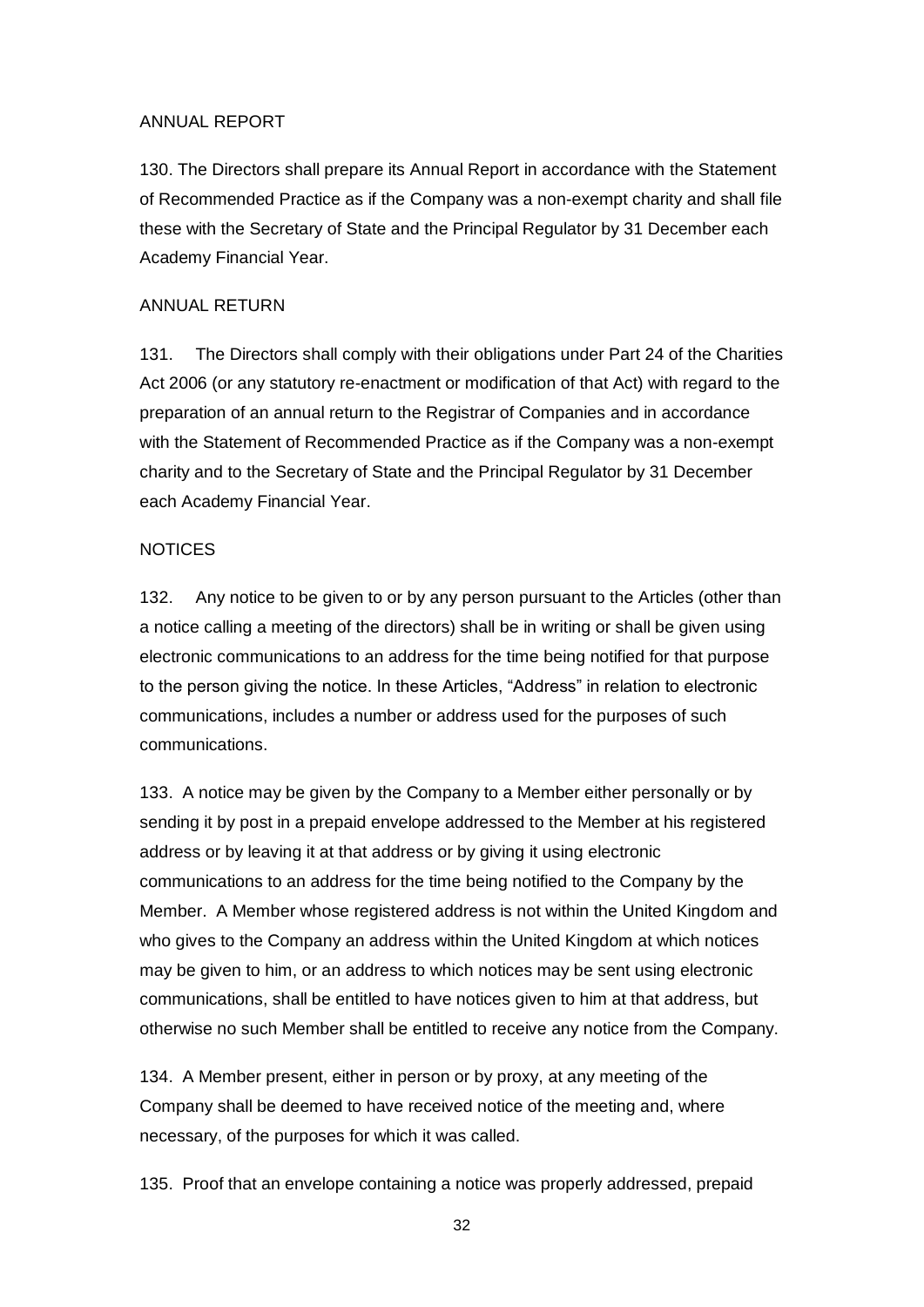and posted shall be conclusive evidence that the notice was given. Proof that a notice contained in an electronic communication was sent in accordance with guidance issued by the Institute of Chartered Secretaries and Administrators shall be conclusive evidence that the notice was given. A notice shall be deemed to be given at the expiration of 48 hours after the envelope containing it was posted or, in the case of a notice contained in an electronic communication, at the expiration of 48 hours after the time it was sent.

#### INDEMNITY

136. Subject to the provisions of the Companies Act 2006 and Article 6.3 every Director or other officer or auditor of the Company shall be indemnified out of the assets of the Company against any liability incurred by him in that capacity in defending any proceedings, whether civil or criminal, in which judgment is given in favour or in which he is acquitted or in connection with any application in which relief is granted to him by the court from liability for negligence, default, breach of duty or breach of trust in relation to the affairs of the Company.

#### RULES

137. The Directors may from time to time make such rules or bye laws as they may deem necessary or expedient or convenient for the proper conduct and management of the Company and for purposes of prescribing classes of and conditions of membership, and in particular but without prejudice to the generality of the foregoing, they may by such rules or bye laws regulate:

a. the admission and classification of Members of the Company (including the admission of organisations to membership) and the rights and privileges of such Members, and the conditions of membership and the terms on which Members may resign or have their membership terminated and the entrance fees, subscriptions and other fees or payments to be made by Members;

b. the conduct of Members of the Company in relation to one another, and to the Company's servants;

c. the setting aside of the whole or any part or parts of the Company's premises at any particular time or times or for any particular purpose or purposes;

d. the procedure at general meetings and meetings of the Directors and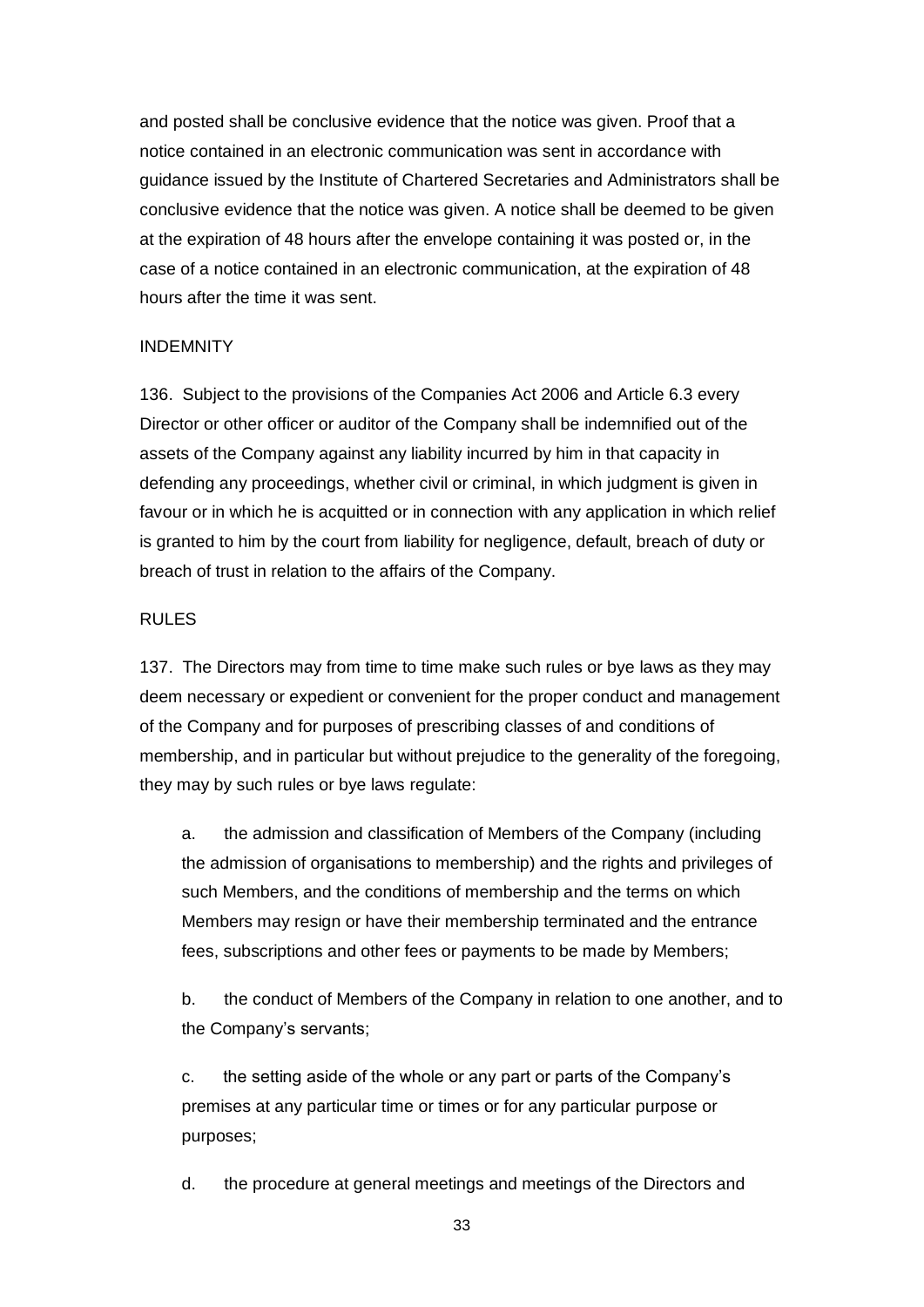committees of the Directors and meetings of the Local Governing Bodies in so far as such procedure is not regulated by the Articles; and,

e. generally, all such matters as are commonly the subject matter of Company rules.

138. The Company in general meeting shall have power to alter, add or to repeal the rules or bye laws and the Directors shall adopt such means as they think sufficient to bring to the notice of Members of the Company all such rules or bye laws, which shall be binding on all Members of the Company. Provided that no rule or bye law shall be inconsistent with, or shall affect or repeal anything contained in the Articles.

# AVOIDING INFLUENCED COMPANY STATUS

139. Notwithstanding the number of Members from time to time, the maximum aggregate number of votes exercisable by Local Authority Associated Persons shall never exceed 19.9% of the total number of votes exercisable by Members in general meeting and the votes of the other Members having a right to vote at the meeting will be increased on a pro-rata basis.

140. No person who is a Local Authority Associated Person may be appointed as a Director if, once the appointment had taken effect, the number of Directors who are Local Authority Associated Persons would represent 20% or more of the total number of Directors. Upon any resolution put to the Directors, the maximum aggregate number of votes exercisable by any Directors who are Local Authority Associated Persons shall represent a maximum of 19.9% of the total number of votes cast by the Directors on such a resolution and the votes of the other Directors having a right to vote at the meeting will be increased on a pro-rata basis.

141. No person who is a Local Authority Associated Person is eligible to be appointed to the office of Director unless his appointment to such office is authorised by the local authority to which he is associated.

142. If at the time of either his becoming a Member of the Company or his first appointment to office as a Director any Member or Director was not a Local Authority Associated Person but later becomes so during his membership or tenure as a Director he shall be deemed to have immediately resigned his membership and/or resigned from his office as a Director as the case may be.

143. If at any time the number of Directors or Members who are also Local Authority